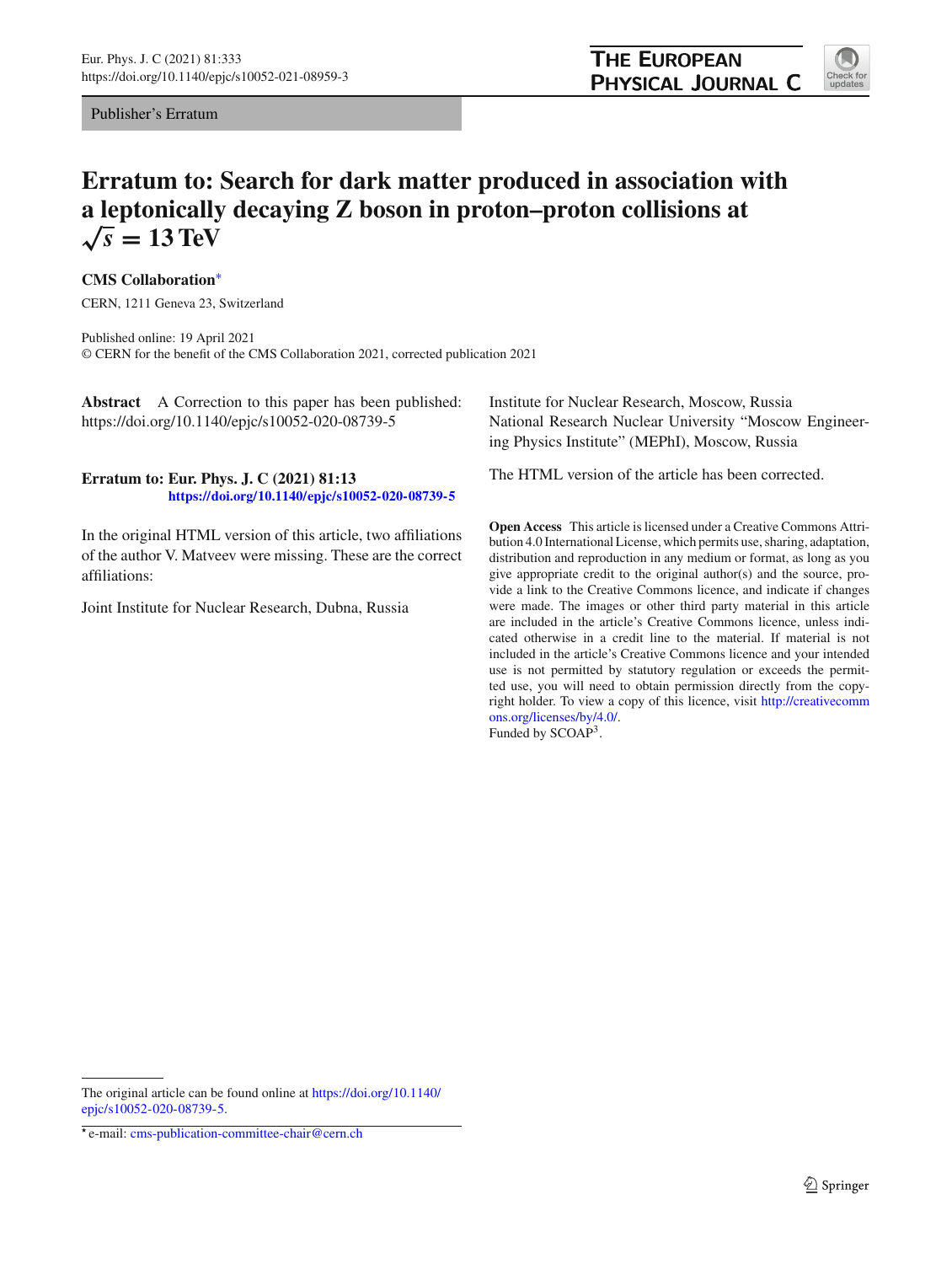# **CMS Collaboration**

# **Yerevan Physics Institute, Yerevan, Armenia**

A. M. Sirunyan†, A. Tumasyan

# **Institut für Hochenergiephysik, Vienna, Austria**

W. Adam **D**[,](http://orcid.org/0000-0002-9702-6359) T. Bergauer, M. Dragicevic **D**, J. Erö, A. Escalante Del Valle **D**, R. Frühwirth<sup>1</sup>, M. Jeitler<sup>1</sup>, N. Krammer, L. Lechner[,](http://orcid.org/0000-0002-2332-8784) D. Liko, T. Madlener, I. Mikulec, F. M. Pitters, N. Rad, J. Schieck  $\mathbf{D}^1$ , R. Schöfbeck  $\mathbf{D}$ , M. Spanring, S. Templ[,](http://orcid.org/0000-0002-6215-7228) W. Waltenberger  $\bigcirc$ , C.-E. Wulz<sup>1</sup>, M. Zarucki

# **Institute for Nuclear Problems, Minsk, Belarus**

V. Chekhovsky[,](http://orcid.org/0000-0002-8406-8605) A. Litomin, V. Makarenko **D**. J. Suarez Gonzalez

# **Universiteit Antwerpen, Antwerpen, Belgium**

M. R. Darwish<sup>2</sup>[,](http://orcid.org/0000-0002-3998-4081) E. A. De Wolf, D. Di Croce, X. Janssen **D**, T. Kello<sup>3</sup>, A. Lelek, M. Pieters, H. Rejeb Sfar, H. Van Haevermaet, P. Van Mechelen, S. Van Putte, N. Van Remorte[l](http://orcid.org/0000-0003-4180-8199)

# **Vrije Universiteit Brussel, Brussel, Belgium**

F. Bl[e](http://orcid.org/0000-0003-3984-9987)kman **(p**[,](http://orcid.org/0000-0002-1643-1388) E. S. Bols **p**, S. S. Chhibra **p**, J. D'Hond[t](http://orcid.org/0000-0002-9598-6241) **p**, J. De Clerc[q](http://orcid.org/0000-0001-6770-3040) **p**, D. Lontkovskyi, S. Lowette **p**, I. Marchesini, S. Moortgat **(b)**[,](http://orcid.org/0000-0001-9397-1057) A. Morton **(b)**, Q. Python **(b)**, S. Tavernier, W. Van Doninck, P. Van Mulders

# **Université Libre de Bruxelles, Bruxelles, Belgium**

D. Beghin[,](http://orcid.org/0000-0002-6215-0894) B. Bilin  $\circledcirc$ , B. Clerbaux  $\circledcirc$ , G. De Lentdecker, B. Dorney, L. Favart  $\circledcirc$ , A. Grebenyuk, A. K. Kalsi  $\circledcirc$ , I. Makar[e](http://orcid.org/0000-0003-3392-7294)nko **(b**[,](http://orcid.org/0000-0002-2756-3853) L. Moureaux, L. Pétré, A. Popov **(b**, N. Postiau, E. Starling **[b**, L. Thomas **[b**, C. Vander Velde **[b**, P. Vanlaer **D**[,](http://orcid.org/0000-0002-7931-4496) D. Vannerom, L. Wezenbeek

# **Ghent University, Ghent, Belgium**

T. Cor[n](http://orcid.org/0000-0002-1160-0621)elis **D**[,](http://orcid.org/0000-0002-3990-2074) D. Dobur, M. Gruchala, I. Khvastunov<sup>4</sup>, M. Niedziela, C. Roskas, K. Skovpen **D**, M. Tytgat **D**, W. Verbeke, B. Vermassen, M. Vit

# **Université Catholique de Louvain, Louvain-la-Neuve, Belgium**

G. Bruno[,](http://orcid.org/0000-0001-9640-8294) F. Bury, C. Caputo **(b)**, P. David **(b)**, C. Delaere **(b)**, M. Delcourt, I. S. Donertas, A. Giammanco **(b)**, V. Lemaitre, K. Mond[a](http://orcid.org/0000-0002-7088-8557)l, J. Prisciandaro, A. Taliercio, M. Teklishyn, P. Vischia , S. Wuyckens, J. Zobec

# **Centro Brasileiro de Pesquisas Fisicas, Rio de Janeiro, Brazil**

G. A. Alve[s](http://orcid.org/0000-0002-8369-1446)  $\bigcirc$ , C. Hensel, A. Moraes  $\bigcirc$ 

# **Universidade do Estado do Rio de Janeiro, Rio de Janeiro, Brazil**

W. L. Aldá Júnio[r](http://orcid.org/0000-0001-5855-9817)  $\odot$ [,](http://orcid.org/0000-0003-0738-6615) E. Belchior Batista Das Chagas, H. BRANDAO MALBOUISSON, W. Carvalho  $\odot$ , J. Chinellato<sup>5</sup>, E. Coelho[,](http://orcid.org/0000-0002-3769-1680) E. M. D[a](http://orcid.org/0000-0001-7830-0837) Costa , G. G. Da Silveira  $\bullet$ <sup>6</sup>, D. De Jesus Damiao  $\bullet$ , S. Fonseca De Souza  $\bullet$ , J. Martins<sup>7</sup>, D. Matos Figueiredo[,](http://orcid.org/0000-0001-9029-8506) M. Medina Jaime<sup>8</sup>, C. Mora Herrera **p**, L. Mundim **p**, H. Nogima, P. Rebello Teles **p**, L. J. Sanchez Rosas[,](http://orcid.org/0000-0001-6998-1108) A. Santoro, S. M. Silva Do Amaral (a), A. Sznajder (a), M. Thiel, F. Torres Da Silva De Araujo, A. Vilela Pereira<sub>®</sub>

# **Universidade Estadual Paulista***a***, Universidade Federal do ABC***b***, São Paulo, Brazil**

C. A. Bern[a](http://orcid.org/0000-0003-1982-8978)rdes  $\mathbf{a}^a$ , L. Calligaris  $\mathbf{a}^a$ , T. R. Fernandez Perez Tomei  $\mathbf{a}^a$ , E. M. Gregores  $\mathbf{a}^{a,b}$ , D. S. Lemos  $\mathbf{a}^a$ , P. G. Merc[a](http://orcid.org/0000-0003-3071-0559)dante  $\mathbf{D}^{a,b}$ , S. F. Novaes  $\mathbf{D}^{a}$ , Sandra S. Padula  $\mathbf{D}^{a}$ 

# **Institute for Nuclear Research and Nuclear Energy, Bulgarian Academy of Sciences, Sofia, Bulgaria**

A. Aleksandrov, G. Antchev, I. Atanasov, R. Hadjiiska, P. Iaydjiev, M. Misheva, M. Rodozov, M. Shopova, G. Sultanov

**University of Sofia, Sofia, Bulgaria** M. Bonchev[,](http://orcid.org/0000-0002-8511-6883) A. Dimitrov, T. Ivanov, L. Litov **D**, B. Pavlov, P. Petkov, A. Petrov

**Beihang University, Beijing, China** W. Fan[g](http://orcid.org/0000-0002-5247-3833)  $\bigcirc^3$ , Q. Guo, H. Wang, L. Yuan

# **Department of Physics, Tsinghua University, Beijing, China**

M. Ahmad[,](http://orcid.org/0000-0001-8209-4343) Z. Hu $\bigcirc$ , Y. Wang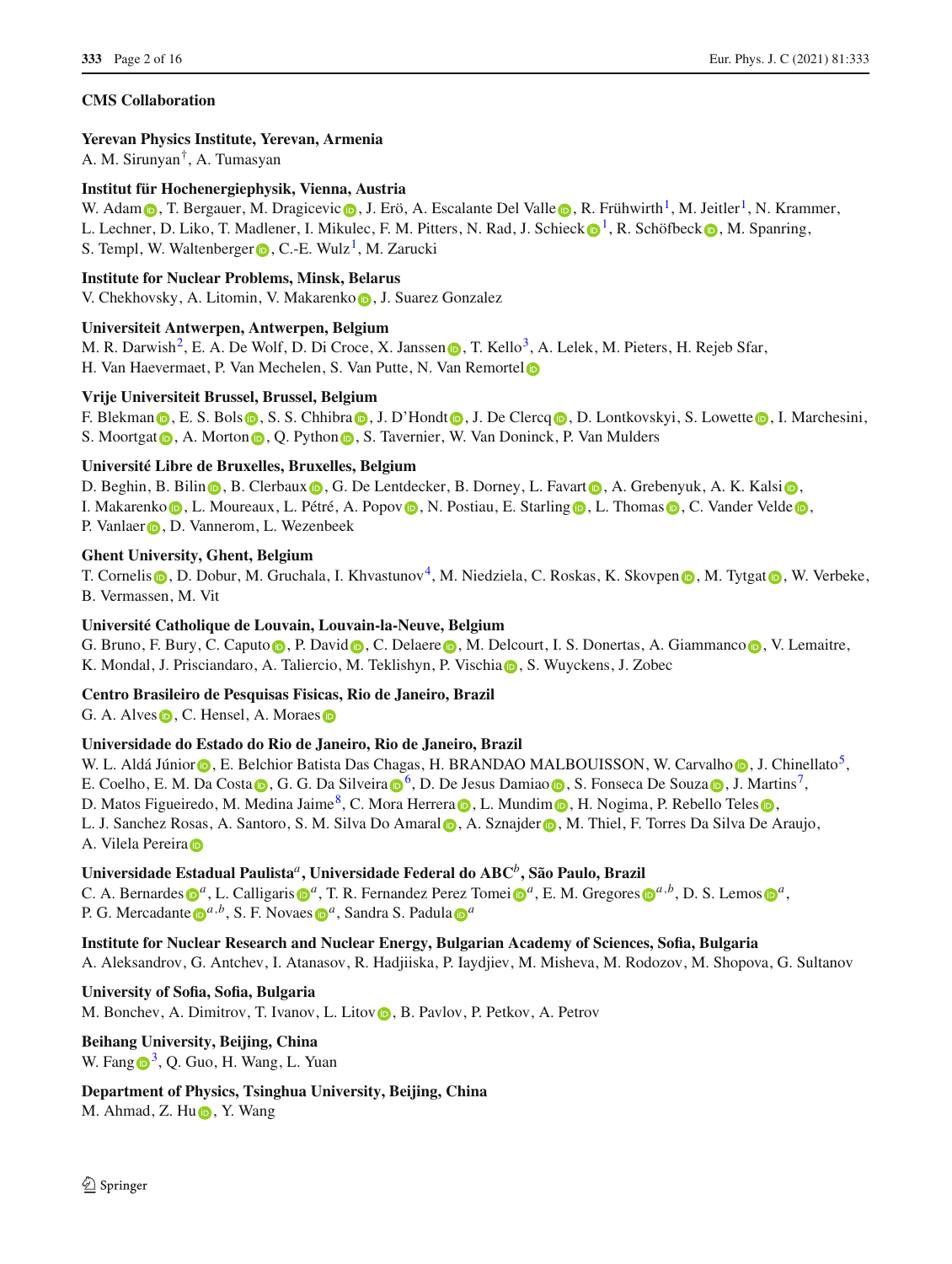#### **Institute of High Energy Physics, Beijing, China**

E. Chapon **O**[,](http://orcid.org/0000-0003-1181-1426) G. M. Chen  $\bigcirc^9$ , H. S. Chen  $\bigcirc^9$ , M. Chen  $\bigcirc$ , A. Kapoor  $\bigcirc$ , D. Leggat, H. Liao, Z. Liu  $\bigcirc$ , R. Sharma  $\bigcirc$ , A. Spiezia[,](http://orcid.org/0000-0003-2006-3490) J. Tao  $\circledcirc$ , J. Thomas-wilsker, J. Wang, H. Zhang, S. Zhang<sup>9</sup>, J. Zhao  $\circledcirc$ 

### **State Key Laboratory of Nuclear Physics and Technology, Peking University, Beijing, China**

A. Agapitos, Y. Ba[n](http://orcid.org/0000-0001-9565-4186), C. Chen, Q. Huang, A. Lev[i](http://orcid.org/0000-0002-8290-0517)n **(b**[,](http://orcid.org/0000-0002-9013-1199) Q. Li **b**, M. Lu, X. Lyu, Y. Mao, S. J. Qian, D. Wan[g](http://orcid.org/0000-0003-1014-8677) **(b**, Q. Wang **b**), J. Xiao

**Sun Yat-Sen University, Guangzhou, China** Z. Yo[u](http://orcid.org/0000-0001-8324-3291) **D** 

**Institute of Modern Physics and Key Laboratory of Nuclear Physics and Ion-beam Application (MOE) - Fudan University, Shanghai, China**  $X.$  Gao $<sup>3</sup>$  $<sup>3</sup>$  $<sup>3</sup>$ </sup>

**Zhejiang University, Hangzhou, China** M. Xia[o](http://orcid.org/0000-0001-9628-9336) D

**Universidad de Los Andes, Bogota, Colombia** C. Avila **D**[,](http://orcid.org/0000-0002-3222-0249) A. Cabrera, C. Florez **D**, J. Fraga, A. Sarkar, M. A. Segura Delgado

**Universidad de Antioquia, Medellin, Colombia**

J. Jaramillo, J. Mejia Guisao, F. Ramire[z](http://orcid.org/0000-0002-3306-0363), J. D. Ruiz Alvarez D. C. A. Salazar González, N. Vanegas Arbelaez

**University of Split, Faculty of Electrical Engineering, Mechanical Engineering and Naval Architecture, Split, Croatia** D. Giljanovic[,](http://orcid.org/0000-0001-7387-3812) N. Godinovic **D**, D. Lelas, I. Puljak **D**, T. Sculac

**University of Split, Faculty of Science, Split, Croatia**

Z. Antunovic, M. Kovac

**Institute Rudjer Boskovic, Zagreb, Croatia** V. Briglievic **D**[,](http://orcid.org/0000-0002-7578-0027) D. Ferencek **D**, D. M[a](http://orcid.org/0000-0001-7430-2552)jumder **D**, M. Roguljic, A. Starodumov<sup>10</sup>, T. Susa **D** 

#### **University of Cyprus, Nicosia, Cyprus**

M. W. Ath[e](http://orcid.org/0000-0002-3285-1497)r, A. Attikis, E. Erodotou, A. Ioannou, G. Kole  $\odot$ , M. Kolosova, S. Konstantinou, G. Mavromanolakis, J. Mou[s](http://orcid.org/0000-0002-3432-3452)a **D**[,](http://orcid.org/0000-0001-7616-2573) C. Nicolaou, F. Ptochos **D**, P. A. Razis, H. Rykaczewski, H. Saka **D**, D. Tsiakkouri

**Charles University, Prague, Czech Republic** M. Finger<sup>11</sup>, M. Finger Jr.  $\bigcirc$ <sup>11</sup>, A. Kveton, J. Tomsa

**Escuela Politecnica Nacional, Quito, Ecuador**

E. Ayala

**Universidad San Francisco de Quito, Quito, Ecuador** E. Carrera Jarri[n](http://orcid.org/0000-0002-0857-8507)<sub>D</sub>

**Academy of Scientific Research and Technology of the Arab Republic of Egypt, Egyptian Network of High Energy Physics, Cairo, Egypt**

S. Elgammal<sup>12</sup>, A. Ellithi Kamel<sup>13</sup>, A. Mohame[d](http://orcid.org/0000-0003-4892-4221)  $\bullet$ <sup>[14](#page-14-5)</sup>

**Center for High Energy Physics (CHEP-FU), Fayoum University, El-Fayoum, Egypt**

A. Lotfy, M. A. Mahmoud

**National Institute of Chemical Physics and Biophysics, Tallinn, Estonia**

S. Bhowmik **(b**[,](http://orcid.org/0000-0001-7040-9491) A. Carvalho Antunes De Oliveira **(b**), R. K. Dewanjee **(b**), K. Ehataht, M. Kadastik, M. Raidal **(b**), C. Veelken

#### **Department of Physics, University of Helsinki, Helsinki, Finland**

P. Eerol[a](http://orcid.org/0000-0002-3244-0591)  $\bullet$  $\bullet$  $\bullet$ [,](http://orcid.org/0000-0001-7369-2536) L. Forthomme  $\bullet$ , H. Kirschenmann  $\bullet$ , K. Osterberg, M. Voutilainen  $\bullet$ 

# **Helsinki Institute of Physics, Helsinki, Finland**

E. Brücken, F. Garcia, J. Havukainen, V. Karimäki, M. S. Kim, R. Kinnunen, T. Lampén, K. Lassila-Perini, S. Laurila,

S. Lehti[,](http://orcid.org/0000-0002-7073-7767) T. Lindén, H. Siikonen, E. Tuominen D. J. Tuominiemi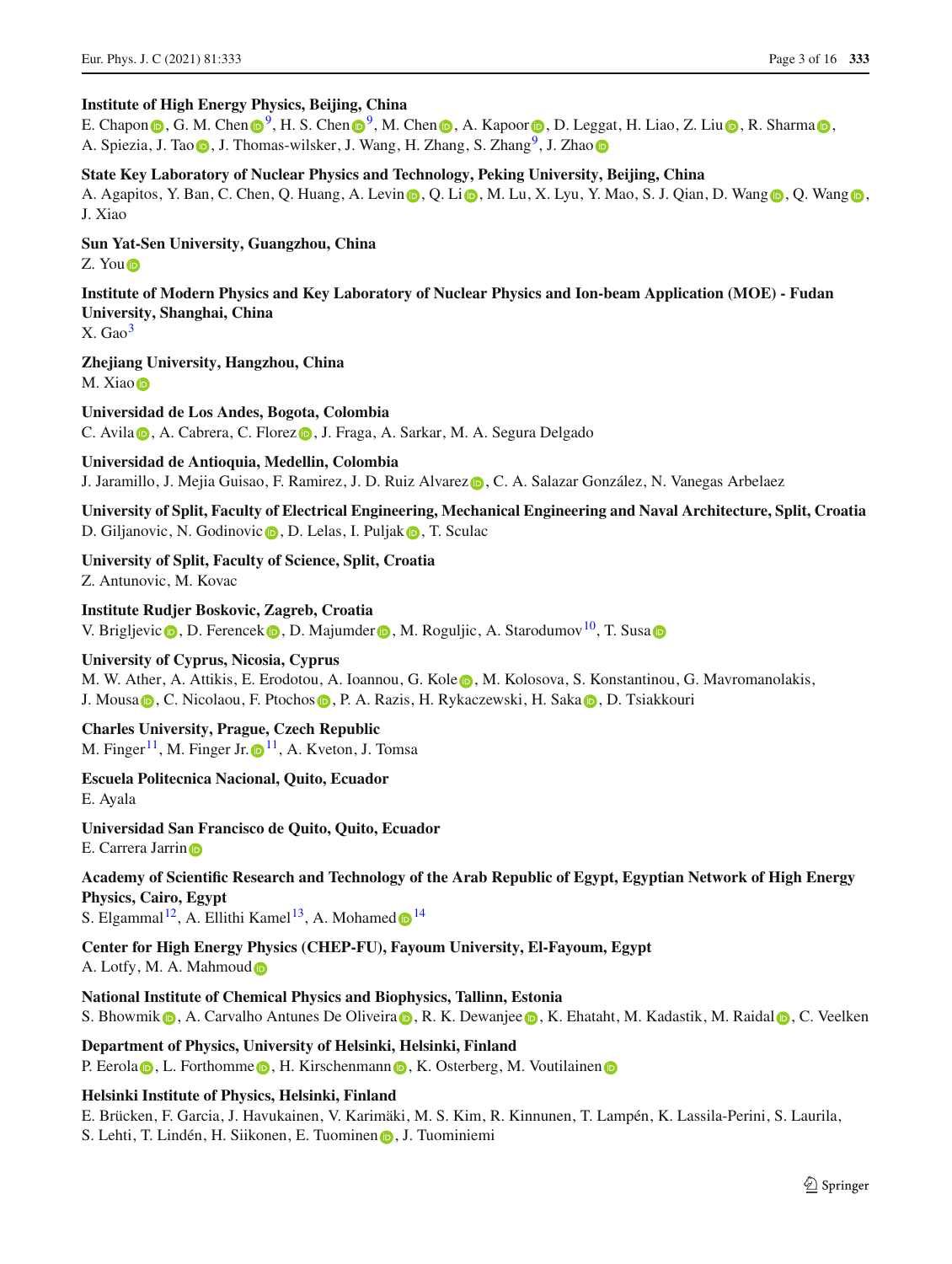# **Lappeenranta University of Technology, Lappeenranta, Finland**

P. Luukka **D**[,](http://orcid.org/0000-0003-2340-4641) T. Tuuva

# **IRFU, CEA, Université Paris-Saclay, Gif-sur-Yvette, France**

C. Amendola [,](http://orcid.org/0000-0003-2040-4099) M. Besancon, F. Couderc , M. Dejard[i](http://orcid.org/0000-0002-9860-101X)n, D. Denegri, J. L. Faure, F. Ferri , S. Ganjour, A. Givernaud, P. Gras, G. Hamel de Monchenaul[t](http://orcid.org/0000-0002-3872-3592) **D**[,](http://orcid.org/0000-0001-6402-4050) P. Jarry, B. Lenzi, E. Locci, J. Malcles, J. Rander, A. Rosowsky, M.Ö. Sahin **D**, A. Savoy-Navarro<sup>15</sup>[,](http://orcid.org/0000-0002-1119-6614) M. Titov **D**, G. B. Yu

# **Laboratoire Leprince-Ringuet, CNRS/IN2P3, Ecole Polytechnique, Institut Polytechnique de Paris, Paris, France**

S. Ahuja [,](http://orcid.org/0000-0002-1194-8556) F. Beaudette , M. Bonanomi, A. Buchot Perraguin, P. Busson, C. Charlot, O. Davignon, B. Diab, G. Falmagne, R. Granier de Cassagna[c](http://orcid.org/0000-0002-1275-7292) **(b)**[,](http://orcid.org/0000-0002-5376-0877) A. Hakimi, I. Kucher **(b)**, A. Loba[n](http://orcid.org/0000-0001-7305-7102)ov **(b)**, C. Martin Perez, M. Nguyen **(b)**, C. Ochando[,](http://orcid.org/0000-0001-5381-4807) P. Paganini **(b**, J. Rembser, R. Salern[o](http://orcid.org/0000-0003-3735-2707) **(b**, J. B. Sauvan **[b**, Y. Sirois **[b**, A. Zabi, A. Zghich[e](http://orcid.org/0000-0002-1178-1450) **[b** 

# **Université de Strasbourg, CNRS, IPHC UMR 7178, Strasbourg, France**

J.-L. Agra[m](http://orcid.org/0000-0001-7476-0158)  $\mathbb{D}^{16}$ [,](http://orcid.org/0000-0002-5230-8387) J. Andrea, D. Bloch  $\mathbb{D}$ , G. Bourgatte, J.-M. Brom, E. C. Chabert, C. Collard  $\mathbb{D}$ , J.-C. Fontaine  $^{16}$ , D. Gelé, U. Goerlach, C. Grimault, A.-C. Le Bihan, P. Van Hove

# **Université de Lyon, Université Claude Bernard Lyon 1, CNRS-IN2P3, Institut de Physique Nucléaire de Lyon, Villeurbanne, France**

E. Asila[r](http://orcid.org/0000-0001-5680-599X) **D**[,](http://orcid.org/0000-0001-7556-2743) S. Beauceron **D**, C. Bernet, G. Boudoul, C. Camen, A. Carle, N. Chanon **D**, D. Contardo, P. Depasse **D**, H. El Mamouni[,](http://orcid.org/0000-0001-5078-3689) J. Fay, S. Gascon, M. Gouzevitch, B. Ille, Sa. Jain , J. B. Laktineh, H. Lattaud, A. Lesauvage, M. Lethuillier **D**[,](http://orcid.org/0000-0001-6185-2045) L. Mirabito, L. Torterotot, G. Touquet, M. Vander Donckt, S. Viret

# **Georgian Technical University, Tbilisi, Georgia**

A. Khv[e](http://orcid.org/0000-0002-5953-0140)delidze  $\mathbb{D}^{11}$ , Z. Tsamalaidze<sup>11</sup>

# **RWTH Aachen University, I. Physikalisches Institut, Aachen, Germany**

L. Feld **D**[,](http://orcid.org/0000-0001-9813-8646) K. Klein, M. Lipinski, D. Meuser, A. Pauls, M. Preuten, M. P. Rauch, J. Schulz, M. Teroerde **D** 

# **RWTH Aachen University, III. Physikalisches Institut A, Aachen, Germany**

D. Eliseev[,](http://orcid.org/0000-0001-6717-0803) M. E[r](http://orcid.org/0000-0002-9736-266X)dmann  $\odot$ , P. Fackeldey, B. Fischer, S. Ghosh  $\odot$ , T. Hebbeker  $\odot$ , K. Hoepfner, H. Keller,

L. Mastrolorenzo[,](http://orcid.org/0000-0003-2081-7141) M. M[e](http://orcid.org/0000-0001-6341-9982)rschmeyer **D.**, A. Meyer, G. Mocellin, S. Mondal, S. Mu[k](http://orcid.org/0000-0002-9635-5126)herjee **D.**, D. Noll, A. Novak, T. Pook **D**. A. Pozdnyakov **(b**[,](http://orcid.org/0000-0003-2711-8984) T. Quast, Y. Rath, H. Reithler, J. Roemer, A. Schmidt **(b**, S. C. Schuler, A. Sharma, S. Wiedenbeck, S. Zaleski

# **RWTH Aachen University, III. Physikalisches Institut B, Aachen, Germany**

C. Dziwok[,](http://orcid.org/0000-0002-3522-5926) G. Flügge, W. Haj Ahmad  $\bigcirc$  [17,](#page-14-8) O. Hlushchenko, T. Kress, A. Nowack  $\bigcirc$ , C. Pistone, O. Pooth, D. Roy, H. Sert, A. Stah[l](http://orcid.org/0000-0002-8369-7506) $\bigcirc$ <sup>18</sup>, T. Ziemons

# **Deutsches Elektronen-Synchrotron, Hamburg, Germany**

H. Aar[u](http://orcid.org/0000-0002-6228-4104)p Petersen, M. Aldaya Martin, P. Asmuss, I. Babounikau (D., S. Baxter, O. Behnke, A. Bermúdez Martínez, A. A. Bin Anuar **D**[,](http://orcid.org/0000-0002-1383-1837) K. Borras<sup>19</sup>, V. Botta, D. Brunner, A. Campbell, A. Cardini, P. Connor, S. Consuegra Rodríguez **D**, V. Danilov[,](http://orcid.org/0000-0002-5291-1661) A. De Wit , M. M. Defranchis, L. Didukh, D. Domínguez Damiani, G. Eckerlin, D. Eckstein, T. Eichhorn, L. I. Estevez Ba[n](http://orcid.org/0000-0003-0748-8494)os, E. Gallo<sup>20</sup>, A. Geiser, A. Giraldi, A. Grohsjean **p**, M. Guthoff, A. Har[b](http://orcid.org/0000-0001-5750-3889) **p**, A. Jafari  $\mathbb{P}^{21}$ , N. Z. Jomhar[i](http://orcid.org/0000-0001-9127-7408) **D**[,](http://orcid.org/0000-0002-4781-5704) H. Jung, A. Kasem<sup>19</sup>, M. Kasemann **D**, H. Kaveh, C. Kleinwor[t](http://orcid.org/0000-0002-9017-9504) **D**, J. Knolle **D**, D. Krücker, W. Lange, T. Lenz, J. Lidrych, K. Lipka, W. Lohmann<sup>22</sup>, R. Mankel, I.-A. Melzer-Pellmann, J. Metwally, A. B. Meyer, M. Meyer, M. Missiroli **(b**[,](http://orcid.org/0000-0002-3984-4732) J. Mnich **(b**, A. Mussgiller, V. Myronenko **b**, Y. Otarid, D. Pérez Adán, S. K. Pflitsch, D. Pitzl, A. Raspereza[,](http://orcid.org/0000-0002-2240-6699) A. Saggio, A. Saibel, M. Savitskyi, V. Scheurer, C. Schwanenberger (D, A. Singh, R. E. Sosa Ricardo (D, N. To[n](http://orcid.org/0000-0003-4301-2688)on **D**[,](http://orcid.org/0000-0002-8724-9604) O. Turkot **D**, A. Vagnerini, M. Van De Klundert, R. Walsh, D. Walter, Y. Wen **D**, K. Wichmann, C. Wissing, S. Wuchterl[,](http://orcid.org/0000-0003-3783-6330) O. Zenaiev  $\mathbf{D}$ , R. Zlebci[k](http://orcid.org/0000-0003-1644-8523)  $\mathbf{D}$ 

# **University of Hamburg, Hamburg, Germany**

R. Agglet[o](http://orcid.org/0000-0001-5135-7489)n, S. Be[i](http://orcid.org/0000-0003-4472-867X)n, L. Benato **D**, A. Benecke, K. De Leo, T. Dreyer, A. Ebrahimi **D**, M. Eich, F. Feindt, A. Fröhlich, C. Garbers **(p**[,](http://orcid.org/0000-0002-7004-9227) E. Garutti **p**, P. Gunnellini, J. Haller **(p**, A. Hinzmann **p**, A. Karavdina, G. Kasieczka, R. Klanner **p**, R. Kogl[e](http://orcid.org/0000-0001-7513-6330)r, V. Kutzner, J. Lange **(b)**, T. Lange, A. Malara, C. E. N. Niemeyer, A. Nigamova, K. J. Pena Rodriguez, O. Rieger, P. Schleper[,](http://orcid.org/0000-0002-0052-597X) S. Schumann, J. Schwan[d](http://orcid.org/0000-0003-2607-7287)t **(D)**, D. Schwarz, J. Sonneveld, H. Stadie, G. Steinbrück, B. Vormwald **(D)**, I. Zoi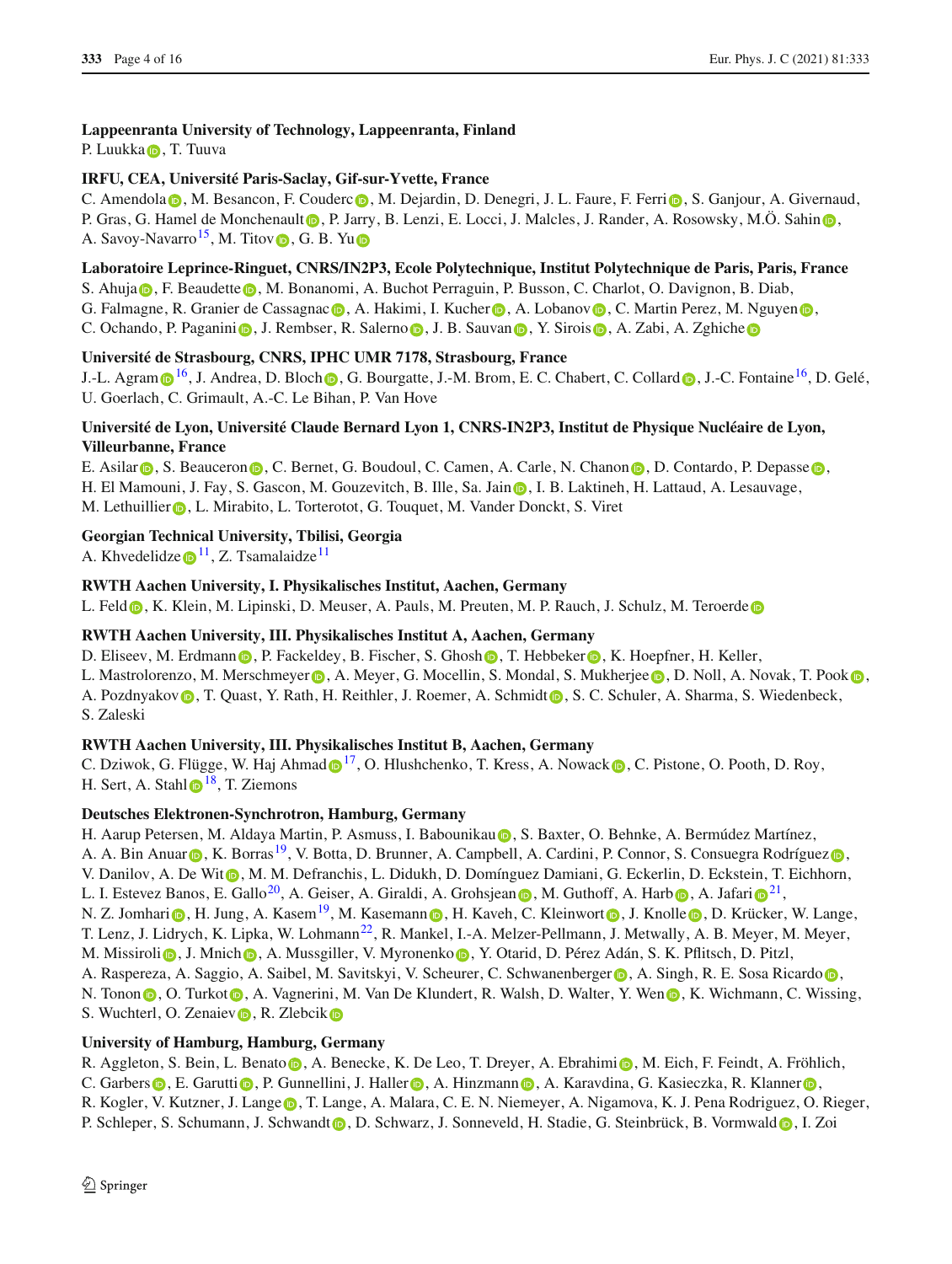#### **Karlsruher Institut fuer Technologie, Karlsruhe, Germany**

S. Baur[,](http://orcid.org/0000-0002-2403-5801) J. Bechtel, T. Berger, E. Butz **D**. R. Caspart, T. Chwalek, W. De Boer, A. Dierlamm, A. Droll, K. El Morabit, N. Falterma[n](http://orcid.org/0000-0001-6506-3107)n **D**[,](http://orcid.org/0000-0002-6198-8388) K. Flöh, M. Giffels, A. Gottmann, F. Hartmann **D**<sup>18</sup>, C. Heidecker, U. Husemann **D**, M. A. Iqbal, I. Katkov<sup>23</sup>[,](http://orcid.org/0000-0002-3060-2278) P. Keicher, R. Koppenhöfer, S. Maier, M. Me[t](http://orcid.org/0000-0002-4021-4260)zler, S. Mitra , D. Müller, Th. Müller, M. Musich, G. Ouast **D.** K. Rabbe[r](http://orcid.org/0000-0001-8058-9828)tz **D**[,](http://orcid.org/0000-0001-7040-9846) J. Rauser, D. Savoiu, D. Schäfer, M. Schnepf, M. Schröder **D**, D. Seith, I. Shvetsov, H. J. Simonis, R. Ulrich **D**[,](http://orcid.org/0000-0002-2535-402X) M. Wassmer, M. Weber, R. Wolf, S. Wozniewski

## **Institute of Nuclear and Particle Physics (INPP), NCSR Demokritos, Aghia Paraskevi, Greece**

G. Anagnostou, P. Asenov, G. Daskalakis, T. Geralis, A. Kyriakis, D. Loukas, G. Paspalaki, A. Stakia

#### **National and Kapodistrian University of Athens, Athens, Greece**

M. Diamantopoulou, D. Karasavvas, G. Karathanasis, P. Kontaxakis, C. K. Koraka, A. Manousakis-katsikakis, A. Panagiotou, I. Papavergou, N. Saoulidou, K. Theofilatos, K. Vellidis, E. Vourliotis

#### **National Technical University of Athens, Athens, Greece**

G. Bakas[,](http://orcid.org/0000-0002-6360-0869) K. Kousouris  $\odot$ , I. Papakrivopoulos, G. Tsipolitis, A. Zacharopoulou

#### **University of Ioánnina, Ioánnina, Greece**

I. Evangelou, C. Foudas, P. Gianneios, P. Katsoulis, P. Kokkas, S. Mallios, K. Manitara, N. Manthos, I. Papadopoulos, J. Strologa[s](http://orcid.org/0000-0002-2225-7160) D

#### **MTA-ELTE Lendület CMS Particle and Nuclear Physics Group, Eötvös Loránd University, Budapest, Hungary**

M. Bartók  $\mathbf{D}^{24}$ , R. Chu[d](http://orcid.org/0000-0002-3154-6925)asama[,](http://orcid.org/0000-0002-0433-4484) M. Csanad  $\mathbf{D}$ , M. M. A. Gadallah<sup>25</sup>, S. Lökös<sup>26</sup>, P. Major, K. Mandal, A. Mehta  $\mathbf{D}$ , G. Paszto[r](http://orcid.org/0000-0003-0707-9762) **D**, O. Surányi, G. I. Veres **D** 

**Wigner Research Centre for Physics, Budapest, Hungary**

G. Bencze[,](http://orcid.org/0000-0001-9608-3901) C. Hajdu $\odot$ , D. Horvath<sup>27</sup>, F. Sikler $\odot$ , V. Veszpremi, G. Vesztergombi<sup>†</sup>

#### **Institute of Nuclear Research ATOMKI, Debrecen, Hungary**

S. Czellar, J. Karancsi<sup>24</sup>, J. Molnar, Z. Szillasi, D. Teyssier

# **Institute of Physics, University of Debrecen, Debrecen, Hungary**

P. Raics[,](http://orcid.org/0000-0002-2129-1279) Z. L. Trocsanyi **D**, B. Ujvari

#### **Eszterhazy Karoly University, Karoly Robert Campus, Gyongyos, Hungary**

T. Csorgo, F. Nemes, T. Novak

#### **Indian Institute of Science (IISc), Bangalore, India**

S. Choudhury[,](http://orcid.org/0000-0002-9344-6655) J. R. Komaragiri **D**, D. Kumar, L. Panwar, P. C. Tiwari

### **National Institute of Science Education and Research, HBNI, Bhubaneswar, India**

S. Ba[h](http://orcid.org/0000-0001-9685-0226)inipati<sup>28</sup>, D. Dash **D.** C. Kar, P. Mal, T. Mishra, V. K. Muraleedharan Nair Bindhu, A. Nayak<sup>29</sup>, D. K. Sahoo<sup>28</sup>, N. Sur [,](http://orcid.org/0000-0001-5233-553X) S. K. Swain

#### **Panjab University, Chandigarh, India**

S. Bansal **D**[,](http://orcid.org/0000-0003-1992-0336) S. B. Beri, V. Bhatnagar, S. Chauhan, N. Dhingra<sup>30</sup>, R. Gupta, A. Kaur, S. Kaur, P. Kumari, M. Meena, K. Sandeep, S. Sharma, J. B. Singh, A. K. Virdi

#### **University of Delhi, New Delhi, India**

A. Ahmed[,](http://orcid.org/0000-0003-4542-386X) A. Bhardwaj, B. C. Choudhary **D.**, R. B. Garg, M. Gola, S. Keshr[i](http://orcid.org/0000-0003-3280-2350) **D.**, A. Kumar, M. Naimuddin **D.**, P. Priyanka, K. Ranjan, A. Sha[h](http://orcid.org/0000-0002-6157-2016)

# **Saha Institute of Nuclear Physics, HBNI, Kolkata, India**

M. Bharti<sup>31</sup>[,](http://orcid.org/0000-0002-8110-4957) R. Bhattacharya, S. Bhattacharya **(p**, D. Bhowmik, S. Dutta, S. Ghosh, B. Gomber<sup>32</sup>, M. Maity<sup>33</sup>, S. Nandan, P. Palit, A. Purohit, P. K. Rout, G. Saha, S. Sarkar, M. Sharan, B. Singh<sup>31</sup>, S. Thakur<sup>31</sup>

#### **Indian Institute of Technology Madras, Madras, India**

P. K. Behera **(b**[,](http://orcid.org/0000-0002-1527-2266) S. C. Behera, P. Kalbhor, A. Muhammad, R. Pradhan, P. R. Pujahari, A. Sharma, A. K. Sikdar

### **Bhabha Atomic Research Centre, Mumbai, India**

D. Dutta, V. Kumar, K. Naskar<sup>34</sup>, P. K. Netrakanti, L. M. Pant, P. Shukla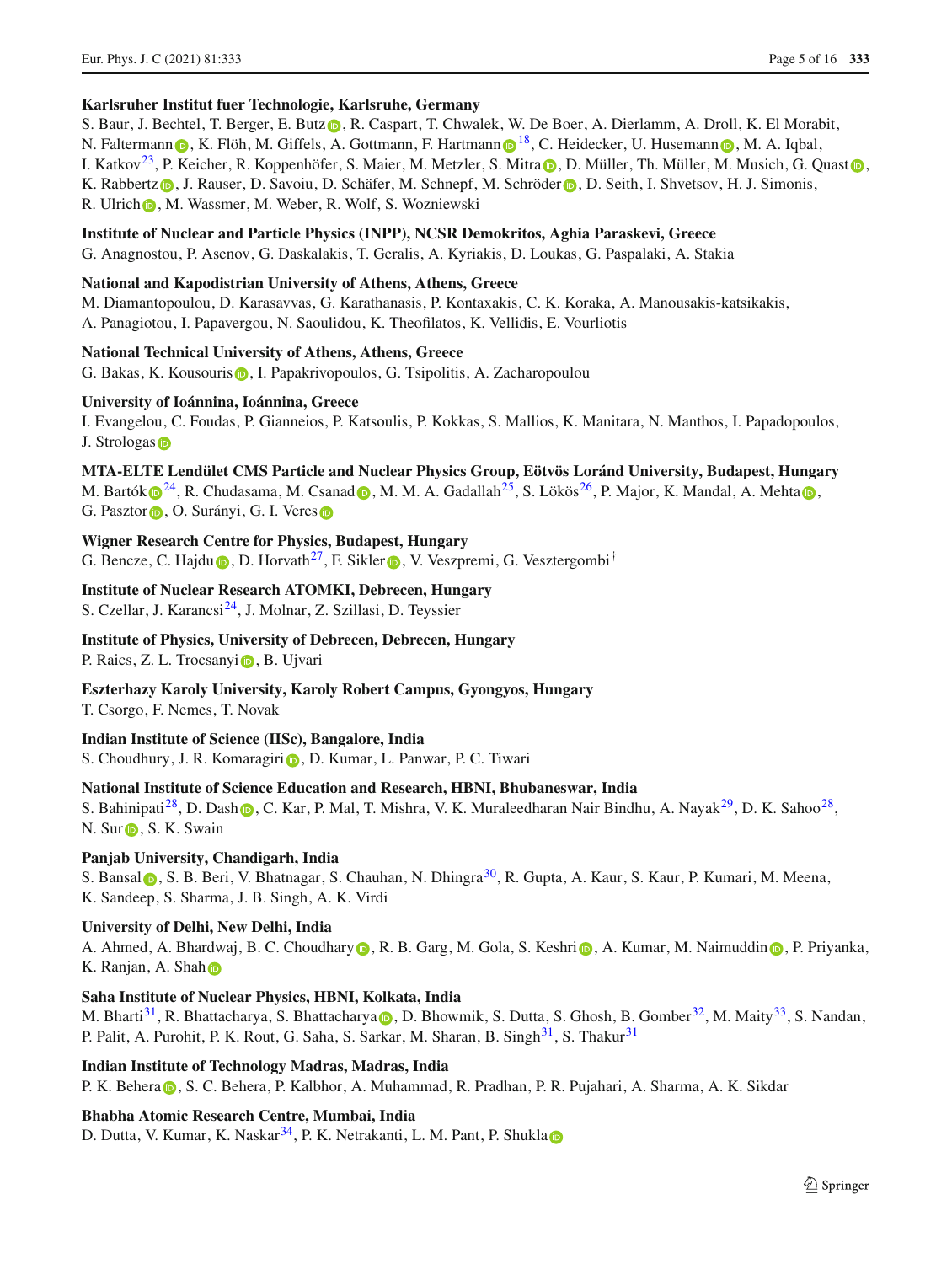# **Tata Institute of Fundamental Research-A, Mumbai, India**

T. Aziz, M. A. Bhat, S. Dugad, R. Kumar Verma, G. B. Mohant[y](http://orcid.org/0000-0001-6850-7666) **D**, U. Sarkar

## **Tata Institute of Fundamental Research-B, Mumbai, India**

S. Banerjee, S. Bhattacharya, S. Chatterjee, M. Guchait, S. Karmakar, S. Kumar, G. Majumder, K. Mazumdar,

S. Mukherjee, D. Roy

# **Indian Institute of Science Education and Research (IISER), Pune, India**

S. Dube  $\Box$ [,](http://orcid.org/0000-0002-5145-3777) B. Kansal, S. Pandey, A. Rane, A. Rastogi, S. Sharma  $\Box$ 

# **Department of Physics, Isfahan University of Technology, Isfahan, Iran**

H. Bakhshiansohi $\frac{35}{2}$  $\frac{35}{2}$  $\frac{35}{2}$ 

# **Institute for Research in Fundamental Sciences (IPM), Tehran, Iran**

S. Chenarani<sup>36</sup>, S. M. Etesami, M. Khakzad, M. Mohammadi Najafabadi D

# **University College Dublin, Dublin, Ireland**

M. Felcini  $\blacksquare$ [,](http://orcid.org/0000-0002-2051-9331) M. Grunewald  $\blacksquare$ 

# **INFN Sezione di Bari***a***, Università di Bari** *<sup>b</sup>***, Politecnico di Bari***c***, Bari, Italy**

M. Abbresci[a](http://orcid.org/0000-0001-8240-1913)  $\mathbf{p}^{a,b}$ , R. Aly<sup>*a*,*b*,37</sup>, C. Aruta<sup>*a*,*b*</sup>, A. Colaleo  $\mathbf{p}^a$ , D. Creanza  $\mathbf{p}^{a,c}$ , N. De Filippis  $\mathbf{p}^{a,c}$ , M. De Palma  $\mathbf{p}^{a,b}$ , A. Di Florio<sup>*[a](http://orcid.org/0000-0001-6907-0195)*,*b*</sup>, A. Di Pilato<sup>*a*,*b*</sup>, W. Elmetenawee  $\mathbb{R}^{a,b}$ , L. Fiore  $\mathbb{R}^{a}$ , A. Gelmi<sup>*a*,*b*</sup>, M. Gul  $\mathbb{R}^{a}$ , G. Iaselli  $\mathbb{R}^{a,c}$ , M. Ince  $\mathbb{R}^{a,b}$ , S. Lezki  $\mathbb{D}^{a,b}$  $\mathbb{D}^{a,b}$  $\mathbb{D}^{a,b}$ , G. Maggi  $\mathbb{D}^{a,c}$ , M. Maggi  $\mathbb{D}^{a}$ , I. Margjeka<sup>*a,b*</sup>, V. Mastrapasqua<sup>*a,b*</sup>, J. A. Merlin<sup>*a*</sup>, S. My  $\mathbb{D}^{a,b}$ , S. Nuzzo  $\mathbb{D}^{a,b}$  $\mathbb{D}^{a,b}$  $\mathbb{D}^{a,b}$ , A. Pompili  $\mathbb{D}^{a,b}$ , G. Pugliese  $\mathbb{D}^{a,c}$ , A. Ranieri  $\mathbb{D}^{a}$ , G. Selvaggi  $\mathbb{D}^{a,b}$ , L. Silvestris  $\mathbb{D}^{a}$ , F. M. Simone<sup>*a,b*</sup>, R. Venditti  $\mathbf{p}^a$  $\mathbf{p}^a$  $\mathbf{p}^a$ , P. Verwilligen  $\mathbf{p}^a$ 

# **INFN Sezione di Bologna***a***, Università di Bologna***b***, Bologna, Italy**

G. Abb[i](http://orcid.org/0000-0003-2419-7971)endi  $\mathbf{D}^a$  $\mathbf{D}^a$  $\mathbf{D}^a$ , C. Battilana  $\mathbf{D}^{a,b}$ , D. Bonacorsi  $\mathbf{D}^{a,b}$ , L. Borgonovi<sup>*a*,*b*</sup>, S. Braibant-Giacomelli  $\mathbf{D}^{a,b}$ , R. Campanini  $\mathbf{D}^{a,b}$ P. C[a](http://orcid.org/0000-0002-8446-9660)piluppi  $\mathbb{D}^{a,b}$ , A. Castr[o](http://orcid.org/0000-0003-2527-0456)  $\mathbb{D}^{a,b}$ , F. R. Cavallo  $\mathbb{D}^{a}$ , M. Cuffiani  $\mathbb{D}^{a,b}$ , G. M. Dallavalle  $\mathbb{D}^{a}$ , T. Diotalevi<sup>a,*b*</sup>, F. Fabbri  $\mathbb{D}^{a}$ , A. F[a](http://orcid.org/0000-0001-5998-3070)nfani  $\mathbf{p}^{a,b}$ , E. Fontanesi<sup>*a,b*</sup>, P. Giacomelli  $\mathbf{p}^{a}$ , L. Giommi<sup>*a,b*</sup>, C. Grandi  $\mathbf{p}^{a}$ , L. Guiducci<sup>*a,b*</sup>, F. Iemmi<sup>*a,b*</sup>, S. Lo Meo<sup>[a](http://orcid.org/0000-0001-6253-8656),38</sup>, S. Marcell[i](http://orcid.org/0000-0002-5973-1305)ni  $\mathbb{D}^a$ , G. Masetti  $\mathbb{D}^a$ , F. L. Navarria  $\mathbb{D}^{a,b}$ , A. Perrotta  $\mathbb{D}^a$ , F. Primavera  $\mathbb{D}^{a,b}$ , A. M. Rossi  $\mathbb{D}^{a,b}$ , T. Rovell[i](http://orcid.org/0000-0002-9746-4842)  $\mathbf{D}^{a,b}$  $\mathbf{D}^{a,b}$  $\mathbf{D}^{a,b}$ , G. P. Siroli  $\mathbf{D}^{a,b}$ , N. Tosi  $\mathbf{D}^{a}$ 

# **INFN Sezione di Catania***a***, Università di Catania***b***, Catania, Italy**

S. Alb[e](http://orcid.org/0000-0003-0739-3153)rgo  $\mathbb{R}^{a,b,39}$  $\mathbb{R}^{a,b,39}$  $\mathbb{R}^{a,b,39}$ , S. Costa  $\mathbb{R}^{a,b}$ , A. Di Mattia  $\mathbb{R}^{a}$ , R. Potenza<sup>*a*,*b*</sup>, A. Tricomi  $\mathbb{R}^{a,b,39}$ , C. Tuve  $\mathbb{R}^{a,b}$ 

# **INFN Sezione di Firenze***a***, Università di Firenze***b***, Firenze, Italy**

G. B[a](http://orcid.org/0000-0001-7997-0306)rbagli  $\bigcirc^{a}$ , A. Cassese  $\bigcirc^{a}$ , R. Ceccarelli<sup>a,*b*</sup>, V. Ciulli  $\bigcirc^{a}$ ,  $\bigcirc^{a}$ , C. Civinini  $\bigcirc^{a}$ , R. D'Alessandro  $\bigcirc^{a}$ , F. Fiori<sup>a</sup>, E. Foc[a](http://orcid.org/0000-0003-3592-9509)rdi  $\mathbf{p}^{a,b}$ , G. Latino  $\mathbf{p}^{a,b}$ , P. Lenzi  $\mathbf{p}^{a,b}$ , M. Lizzo<sup>*a*,*b*</sup>, M. Meschini  $\mathbf{p}^{a}$ , S. Paoletti  $\mathbf{p}^{a}$ , R. Seidita<sup>*a*,*b*</sup>, G. Sguazzoni *[a](http://orcid.org/0000-0002-0791-3350)*, L. Vilian[i](http://orcid.org/0000-0002-1909-6343) *<sup>a</sup>*

# **INFN Laboratori Nazionali di Frascati, Frascati, Italy**

L. Benussi  $\mathbf{D}$ [,](http://orcid.org/0000-0002-8300-4124) S. Bianc[o](http://orcid.org/0000-0001-5404-543X)  $\mathbf{D}$ , D. Piccolo  $\mathbf{D}$ 

# **INFN Sezione di Genova***a***, Università di Genova***b***, Genoa, Italy**

M. Bozzo  $\mathbf{D}^{a,b}$  $\mathbf{D}^{a,b}$  $\mathbf{D}^{a,b}$ , F. Ferro  $\mathbf{D}^{a}$ , R. Mulargia<sup>*a*,*b*</sup>, E. Robutti  $\mathbf{D}^{a}$ , S. Tosi  $\mathbf{D}^{a,b}$ 

# **INFN Sezione di Milano-Bicocca***a***, Università di Milano-Bicocca***b***, Milan, Italy**

A. Ben[a](http://orcid.org/0000-0002-8575-7250)glia  $\mathbb{D}^a$ , A. Beschi<sup>a,*b*</sup>, F. Brivio<sup>*a*,*b*</sup>, F. Cetorelli<sup>*a*,*b*</sup>, V. Ciriolo<sup>*a*,*b*, 18</sup>, F. De Guio  $\mathbb{D}^{a,b}$ , M. E. Dinardo  $\mathbb{D}^{a,b}$ , P. Dini  $\mathbf{p}^a$  $\mathbf{p}^a$  $\mathbf{p}^a$ , S. Gennai  $\mathbf{p}^a$ , A. Ghezzi  $\mathbf{p}^{a,b}$ , P. Govoni  $\mathbf{p}^{a,b}$ , L. Guzzi<sup>*a,b*</sup>, M. Malberti<sup>*a*</sup>, S. Malvezzi  $\mathbf{p}^a$ , D. Menasce  $\mathbf{p}^a$ , F. Mont[i](http://orcid.org/0000-0003-2414-4175)<sup>*[a](http://orcid.org/0000-0001-6262-4685)*,*b*</sup>, L. Moroni  $\mathbf{D}^a$ , M. Paganoni  $\mathbf{D}^{a,b}$ , D. Pedrini  $\mathbf{D}^a$ , S. Ragazzi  $\mathbf{D}^{a,b}$ , T. Tabarelli de Fatis  $\mathbf{D}^{a,b}$ , D. V[a](http://orcid.org/0000-0003-3072-1020)lsecchi<sup>*a*,*b*, 18</sup>, D. Zuolo  $\mathbf{D}^{a,b}$ 

# **INFN Sezione di Napoli***a***, Università di Napoli 'Federico II'** *<sup>b</sup>***, Napoli, Italy, Università della Basilicata** *<sup>c</sup>***, Potenza, Italy, Università G. Marconi***<sup>d</sup>* **, Rome, Italy**

S. Buontempo  $\mathbf{D}^a$  $\mathbf{D}^a$  $\mathbf{D}^a$ , N. Cavallo  $\mathbf{D}^{a,c}$ , A. De Iorio<sup>*a,b*</sup>, F. Fabozzi  $\mathbf{D}^{a,c}$ , F. Fienga<sup>*a*</sup>, A. O. M. Iorio  $\mathbf{D}^{a,b}$ , L. Lista  $\mathbf{D}^{a,b}$ , S. Meol[a](http://orcid.org/0000-0002-8412-4072)  $\mathbb{R}^{a,d,18}$ , P. Paolucci  $\mathbb{R}^{a,18}$ , B. Rossi  $\mathbb{R}^a$ , C. Sciacca  $\mathbb{R}^{a,b}$ , E. Voevodina<sup>*a*,*b*</sup>

**INFN Sezione di Padova***a***, Università di Padova** *<sup>b</sup>***, Padova, Italy, Università di Trento***c***, Trento, Italy** P. Azzi  $\mathbf{D}^a$  $\mathbf{D}^a$  $\mathbf{D}^a$ , N. Bacchetta  $\mathbf{D}^a$ , D. Bisello  $\mathbf{D}^{a,b}$ , A. Boletti  $\mathbf{D}^{a,b}$ , A. Bragag[n](http://orcid.org/0000-0001-7915-1650)olo<sup>*a*,*b*</sup>, R. Carlin  $\mathbf{D}^{a,b}$ , P. Checchia  $\mathbf{D}^a$ ,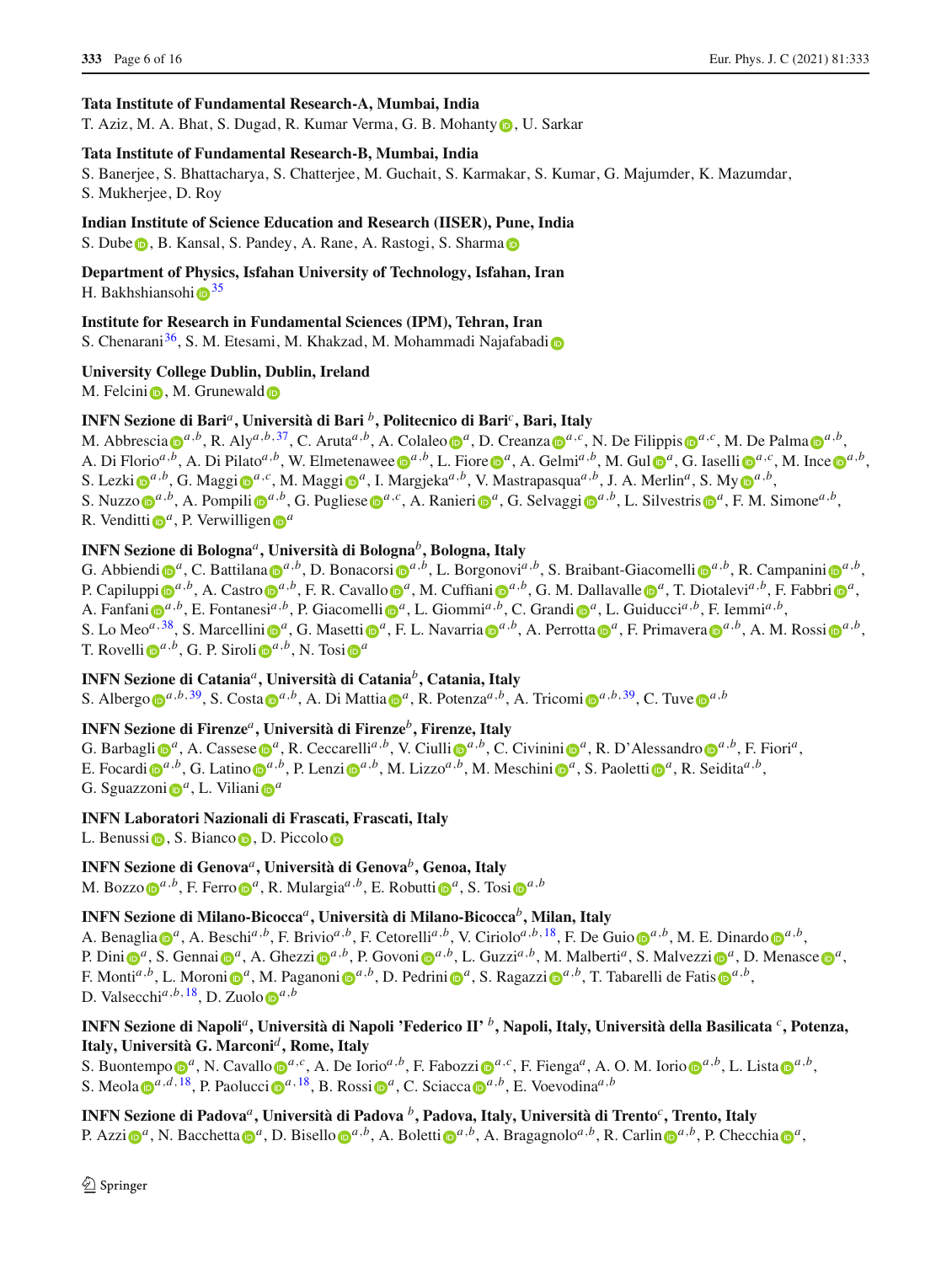P. De C[a](http://orcid.org/0000-0003-3233-5123)stro Manzano<sup>a</sup>, T. Dorigo  $\mathbb{D}^a$ , F. Gasparini  $\mathbb{D}^{a,b}$ , U. Gasparini  $\mathbb{D}^{a,b}$ , S. Y. Hoh  $\mathbb{D}^{a,b}$ , L. Layer<sup>a, 40</sup>, M. M[a](http://orcid.org/0000-0002-8279-2464)rgoni  $\mathbf{D}^{a,b}$ , A. T. Meneguzzo  $\mathbf{D}^{a,b}$ , M. Presilla<sup>*a,b*</sup>, P. Ronchese  $\mathbf{D}^{a,b}$ , R. Rossin<sup>*a,b*</sup>, F. Simonetto  $\mathbf{D}^{a,b}$ , G. Strong<sup>*a*</sup>, A. Tik[o](http://orcid.org/0000-0003-3953-5996)  $\mathbf{D}^a$  $\mathbf{D}^a$  $\mathbf{D}^a$ , M. Tosi  $\mathbf{D}^{a,b}$ , H. YARAR<sup>*a*,*b*</sup>, M. Zanetti  $\mathbf{D}^{a,b}$ , P. Zotto  $\mathbf{D}^{a,b}$ , A. Zucchetta  $\mathbf{D}^{a,b}$ , G. Zumerle  $\mathbf{D}^{a,b}$ 

# **INFN Sezione di Pavia***a***, Università di Pavia***b***, Pavia, Italy**

C. A[i](http://orcid.org/0000-0002-9606-5604)me<sup>*[a](http://orcid.org/0000-0003-0697-3420),b*</sup>, A. Braghieri  $\mathbb{Q}^a$ , S. Calzaferri<sup>a,*b*</sup>, D. Fiorina<sup>*a,b*</sup>, P. Montagna<sup>*a,b*</sup>, S. P. Ratti<sup>*a,b*</sup>, V. Re  $\mathbb{Q}^a$ , M. Ressegotti<sup>*a,b*</sup>, C. R[i](http://orcid.org/0000-0003-0165-3962)cc[a](http://orcid.org/0000-0001-9247-7778)rdi  $\mathbf{D}^{a,b}$ , P. Salvini  $\mathbf{D}^{a}$ , I. Vai  $\mathbf{D}^{a}$ , P. Vitulo  $\mathbf{D}^{a,b}$ 

# **INFN Sezione di Perugia***a***, Università di Perugia***b***, Perugia, Italy**

M. Biasini *[a](http://orcid.org/0000-0002-6348-6293)*,*b*, G. M. Bilei *[a](http://orcid.org/0000-0002-4159-9123)*, D. Ciangottini *[a](http://orcid.org/0000-0002-0843-4108)*,*b*, L. Fanò *[a](http://orcid.org/0000-0002-9007-629X)*,*b*, P. Lariccia*a*,*b*, G. Mantovani*a*,*b*, V. Mariani*a*,*b*, M. Menichelli <sup>●</sup>, F. Mosc[a](http://orcid.org/0000-0002-2991-6384)tell[i](http://orcid.org/0000-0002-7676-3106) ●<sup>*a*</sup>, A. Piccinelli<sup>*a*,*b*</sup>, A. Rossi ●<sup>*a*,*b*</sup>, A. Santocchia ●<sup>*a*,*b*</sup>, D. Spiga ●<sup>*a*</sup>, T. Tedeschi<sup>*a*,*b*</sup>

# **INFN Sezione di Pisa***a***, Università di Pisa***b***, Scuola Normale Superiore di Pisa***c***, Pisa, Italy**

K. Androsov  $\mathbf{P}^a$  $\mathbf{P}^a$  $\mathbf{P}^a$ , P. Azzurri  $\mathbf{P}^a$ , G. Bagliesi  $\mathbf{P}^a$ , V. Bertacchi<sup>a,c</sup>, L. Bianchini  $\mathbf{P}^a$ , T. Boccali  $\mathbf{P}^a$ , R. Castaldi  $\mathbf{P}^a$ , M. A. Ciocci *[a](http://orcid.org/0000-0003-0002-5462)*,*b*, R. Dell'Orso *[a](http://orcid.org/0000-0003-1414-9343)*, M. R. Di Domenico*a*,*b*, S. Donat[o](http://orcid.org/0000-0001-7646-4977) *<sup>a</sup>*, L. Giannini*a*,*c*, A. Giassi *[a](http://orcid.org/0000-0001-9428-2296)*, M. T. Grippo *[a](http://orcid.org/0000-0002-4560-1614)*, F. Lig[a](http://orcid.org/0000-0002-4543-2718)bue  $\mathbf{P}^{a,c}$ , E. Manca  $\mathbf{P}^{a,c}$ , G. Mandorli<sup>a,c</sup>, A. Messineo  $\mathbf{P}^{a,b}$ , F. Palla  $\mathbf{P}^{a}$ , G. Ramirez-Sanchez<sup>a,c</sup>, A. Rizzi  $\mathbf{P}^{a,b}$ , G. Rol[a](http://orcid.org/0000-0003-2606-9156)ndi  $\mathbf{D}^{a,c}$ , S. Roy Chowdhury<sup>a,*c*</sup>, A. Scribano<sup>a</sup>, N. Shafiei<sup>a,*b*</sup>, P. Spagnolo  $\mathbf{D}^{a}$ , R. Tenchini  $\mathbf{D}^{a}$ , G. Tonelli  $\mathbf{D}^{a,b}$ , N. Turini*a*, A. Venturi *[a](http://orcid.org/0000-0002-0249-4142)*, P. G. Verdini *[a](http://orcid.org/0000-0002-0042-9507)*

# **INFN Sezione di Roma***a***, Sapienza Università di Roma***b***, Rome, Italy**

F. C[a](http://orcid.org/0000-0002-8480-2259)vallari  $\mathbf{D}^a$ , M. Cipriani  $\mathbf{D}^{a,b}$ , D. Del Re  $\mathbf{D}^{a,b}$ , E. Di Marco  $\mathbf{D}^a$ , M. Diemoz  $\mathbf{D}^a$ , E. Longo  $\mathbf{D}^{a,b}$ , P. Meridiani  $\mathbf{D}^a$ , G. Org[a](http://orcid.org/0000-0003-2505-8359)ntini  $\mathbf{D}^{a,b}$ , F. Pandolfi<s[u](http://orcid.org/0000-0001-9794-3360)p>a</sup>, R. Paramatti  $\mathbf{D}^{a,b}$ , C. Quaranta<sup>a,*b*</sup>, S. Rahatlou  $\mathbf{D}^{a,b}$ , C. Rovelli  $\mathbf{D}^{a}$ , F. Santanastasio  $\mathbf{D}^{a,b}$ , L. Soffi  $\bigcirc^{a,b}$  $\bigcirc^{a,b}$  $\bigcirc^{a,b}$ , R. Tramontano<sup>*a*,*b*</sup>

**INFN Sezione di Torino***a***, Università di Torino***b***, Torino, Italy, Università del Piemonte Orientale***c***, Novara, Italy** N. Amapane *[a](http://orcid.org/0000-0001-9449-2509)*,*b*, R. Arcidiacono *[a](http://orcid.org/0000-0001-5904-142X)*,*c*, S. Argiro *[a](http://orcid.org/0000-0003-2150-3750)*,*b*, M. Arneodo *[a](http://orcid.org/0000-0002-7790-7132)*,*c*, N. Bartosik*a*, R. Bellan *[a](http://orcid.org/0000-0002-2539-2376)*,*b*, A. Bellora*a*,*b*, C. Biino  $\mathbb{D}^a$  $\mathbb{D}^a$  $\mathbb{D}^a$ , A. Cappati<sup>a,*b*</sup>, N. Cartiglia  $\mathbb{D}^a$ , S. Cometti  $\mathbb{D}^a$ , M. Costa  $\mathbb{D}^{a,b}$ , R. Covarelli  $\mathbb{D}^{a,b}$ , N. Demaria  $\mathbb{D}^a$ , B. Kiani<sup>a,*b*</sup>, F. Legger<sup>[a](http://orcid.org/0000-0002-3521-6333)</sup>, C. Mariotti  $\mathbf{p}^a$ , S. Maselli  $\mathbf{p}^a$ , E. Migliore  $\mathbf{p}^{a,b}$ , V. Monaco  $\mathbf{p}^{a,b}$ , E. Monteil  $\mathbf{p}^{a,b}$ , M. Monteno  $\mathbf{p}^a$ , M. M. Obertino  $\mathbf{D}^{a,b}$  $\mathbf{D}^{a,b}$  $\mathbf{D}^{a,b}$ , G. Ortona  $\mathbf{D}^{a}$ , L. Pacher  $\mathbf{D}^{a,b}$ , N. Pastrone  $\mathbf{D}^{a}$ , M. Pelliccioni  $\mathbf{D}^{a}$ , G. L. Pinna Angioni<sup>a,*b*</sup>, M. Rusp[a](http://orcid.org/0000-0002-2830-5872)  $\mathbb{D}^{a,c}$ , R. Salvatico<sup>*a*,*b*</sup>, F. Siviero<sup>*a*,*b*</sup>, V. Sola  $\mathbb{D}^{a}$ , A. Solano<sup>*a*,*b*</sup>, D. Soldi  $\mathbb{D}^{a,\overline{b}}$ , A. Staiano  $\mathbb{D}^{a}$ , D. Trocino  $\mathbb{D}^{a,b}$ 

# **INFN Sezione di Trieste***a***, Università di Trieste***b***, Trieste, Italy**

S. Belforte  $\mathbf{P}^a$  $\mathbf{P}^a$  $\mathbf{P}^a$ , V. Candelise  $\mathbf{P}^{a,b}$ , M. Casarsa  $\mathbf{P}^a$ , F. Cossutti  $\mathbf{P}^a$ , A. Da Rold  $\mathbf{P}^{a,b}$ , G. Della Ricca  $\mathbf{P}^{a,b}$ , F. Vazzoler  $\mathbf{P}^{a,b}$ 

# **Kyungpook National University, Daegu, Korea**

S. Dogr[a](http://orcid.org/0000-0002-0812-0758) $\circledcirc$  $\circledcirc$  $\circledcirc$ [,](http://orcid.org/0000-0001-8229-7829) C. Hu[h](http://orcid.org/0000-0002-7219-9931), B. Kim, D. H. Kim, G. N. Kim $\circledcirc$ , J. Lee, S. W. Lee  $\circledcirc$ , C. S. Moon  $\circledcirc$ , Y. D. Oh  $\circledcirc$ , S. I. Pak, B. C. Radburn-Smith[,](http://orcid.org/0000-0003-1726-5681) S. Sekmen D, Y. C. Yang

# **Chonnam National University, Institute for Universe and Elementary Particles, Kwangju, Korea**

H. Kim, D. H. Moon

# **Hanyang University, Seoul, South Korea**

B. Francois, T. J. Ki[m](http://orcid.org/0000-0001-8336-2434) , J. Park

# **Korea University, Seoul, South Korea**

S. Cho[,](http://orcid.org/0000-0002-2259-9929) S. Choi  $\circledcirc$ , Y. Go, S. Ha, B. Hong  $\circledcirc$ , K. Lee, K. S. Lee, J. Lim, J. Park, S. K. Park, J. Yoo

# **Kyung Hee University, Department of Physics, Seoul, Republic of Korea**

J. Goh **D**[,](http://orcid.org/0000-0002-1129-2083) A. Gurtu

**Sejong University, Seoul, South Korea** H. S. Ki[m](http://orcid.org/0000-0002-6543-9191) $\bigcirc$ , Y. Kim

# **Seoul National University, Seoul, South Korea**

J. Almond[,](http://orcid.org/0000-0002-1138-3700) J. H. Bhyun, J. Choi, S. Jeon, J. Kim, J. S. Kim, S. Ko, H. Kwon, H. Lee  $\bigcirc$ , K. Lee, S. Lee, K. Nam, B. H. Oh, M. Oh, S. B. Oh, H. Seo, U. K. Yang, I. Yoon

# **University of Seoul, Seoul, South Korea**

D. Jeon[,](http://orcid.org/0000-0002-2153-1519) J. H. Kim, B. Ko, J. S. H. Lee **D**, I. C. Park, Y. Roh, D. So[n](http://orcid.org/0000-0003-2141-3413)g, I. J. Watson **D**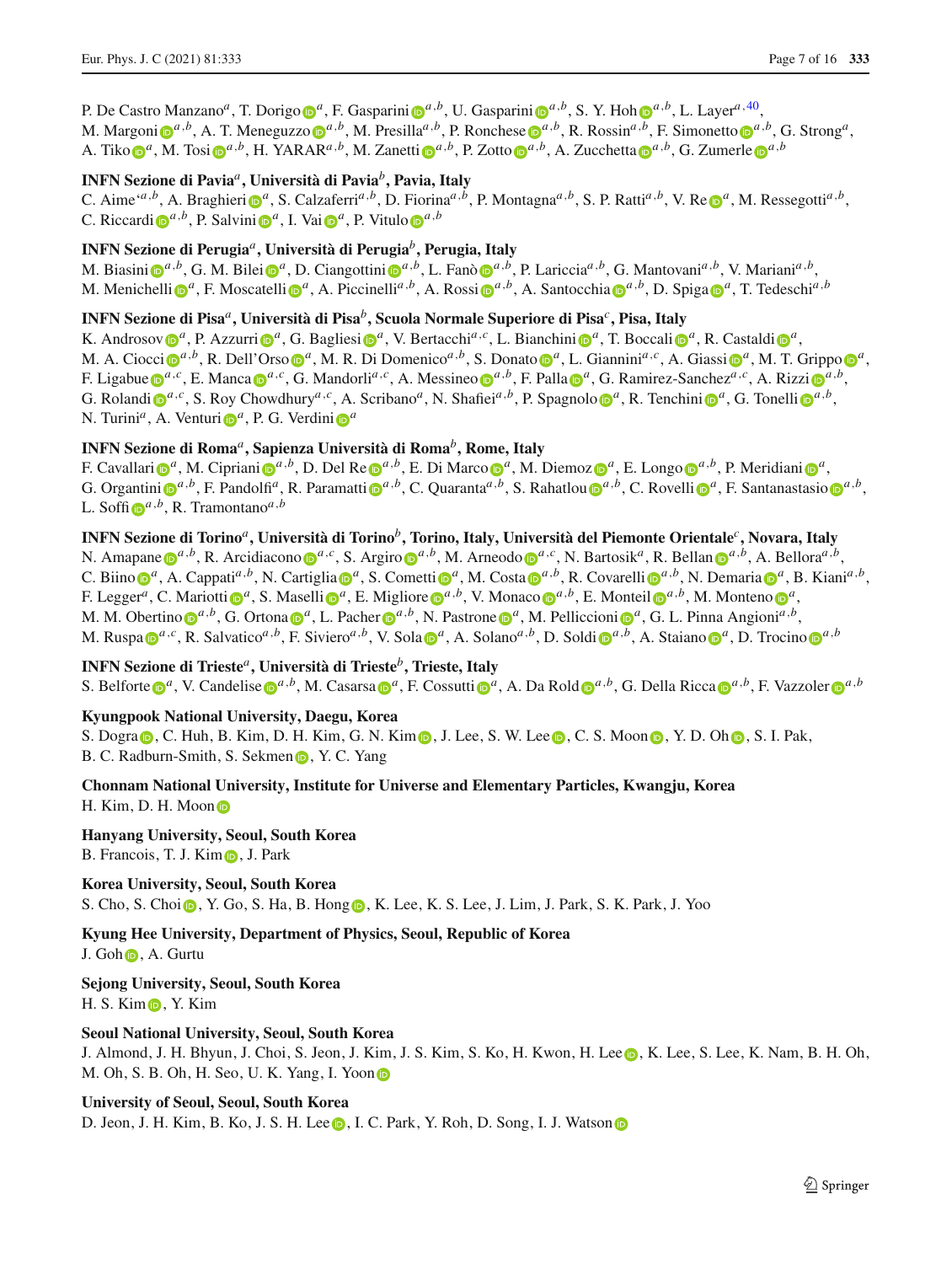# **Yonsei University, Department of Physics, Seoul, South Korea** H. D. Yoo

**Sungkyunkwan University, Suwon, South Korea**

Y. Choi, C. Hwang, Y. Jeong, H. Lee, Y. Lee, I. Yu

**Riga Technical University, Riga, Latvia** V. Veckalns  $\mathbf{D}^{41}$  $\mathbf{D}^{41}$  $\mathbf{D}^{41}$ 

**Vilnius University, Vilnius, Lithuania** A. Juodagalvis  $\bigcirc$ [,](http://orcid.org/0000-0002-7510-255X) A. Rinkevicius  $\bigcirc$ , G. Tamulaitis

**National Centre for Particle Physics, Universiti Malaya, Kuala Lumpur, Malaysia** W. A. T. Wan Abdullah, M. N. Yusli, Z. Zolkapli

**Universidad de Sonora (UNISON), Hermosillo, Mexico** J. F. Benite[z](http://orcid.org/0000-0003-4766-1546) **e**[,](http://orcid.org/0000-0002-2633-6712) A. C[a](http://orcid.org/0000-0003-4933-2092)staneda Hernandez **e**, J. A. Murillo Quijada **e**, L. Valencia Palomo **e** 

**Centro de Investigacion y de Estudios Avanzados del IPN, Mexico City, Mexico** G. Ayala[,](http://orcid.org/0000-0002-7469-6974) H. Castilla-Valdez, E. De La Cruz-Burelo , I. Heredia-De La Cruz  $\bigcirc^{42}$ , R. Lopez-Fernandez, C. A. Mondragon Herrera, D. A. Perez Navarro, A. Sanchez-Hernande[z](http://orcid.org/0000-0001-9548-0358)

**Universidad Iberoamericana, Mexico City, Mexico** S. Carrillo Moreno, C. Oropeza Barrera, M. Ramirez-Garcia, F. Vazquez Valencia

**Benemerita Universidad Autonoma de Puebla, Puebla, Mexico**

J. Eysermans, I. Pedraza, H. A. Salazar Ibarguen, C. Uribe Estrada

**Universidad Autónoma de San Luis Potosí, San Luis Potosí, Mexico** A. Morelos Pined[a](http://orcid.org/0000-0002-0338-9862)

**University of Montenegro, Podgorica, Montenegro** J. Mijuskovic<sup>4</sup>, N. Raicevic

**University of Auckland, Auckland, New Zealand** D. Krofchec[k](http://orcid.org/0000-0001-5494-7302)<sub>D</sub>

**University of Canterbury, Christchurch, New Zealand** S. Bheesette, P. H. Butle[r](http://orcid.org/0000-0001-9878-2140)

**National Centre for Physics, Quaid-I-Azam University, Islamabad, Pakistan** A. Ahmad[,](http://orcid.org/0000-0001-6791-8252) M. I. Asghar, M. I. M. Awan, H. R. Hoorani, W. A. Khan, M. A. Shah, M. Shoaib **D.**, M. Waqas

# **AGH University of Science and Technology Faculty of Computer Science, Electronics and Telecommunications, Kraków, Poland**

V. Avati, L. Grzanka, M. Malawski

**National Centre for Nuclear Research, Swierk, Poland** H. Bialkowska, M. Blu[j](http://orcid.org/0000-0003-1229-1442) **D**, B. Boimska, T. Frueboes, M. Górski, M. Kazana, M. Szleper, P. Traczyk, P. Zalewski

**Institute of Experimental Physics, Faculty of Physics, University of Warsaw, Warsaw, Poland** K. Bunkowski[,](http://orcid.org/0000-0002-1280-5493) A. Byszuk<sup>43</sup>, K. Doroba, A. Kal[i](http://orcid.org/0000-0001-9482-4841)nowski **(b, M. Konecki (b, J. Krolikowski, M. Olszewski, M. Walczak** 

**Laboratório de Instrumentação e Física Experimental de Partículas, Lisbon, Portugal**

M. Araujo[,](http://orcid.org/0000-0002-9746-4594) P. Barga[s](http://orcid.org/0000-0002-7531-0842)sa **(b**, D. Bastos, P. Faccioli **(b**, M. Gallinaro **b**, J. Hollar, N. Leonardo **b**, T. Niknejad, J. Seixas **b**, K. Shchelina[,](http://orcid.org/0000-0002-8286-8780) O. Told[a](http://orcid.org/0000-0003-2613-3146)iev **D**, J. Varela **D** 

# **Joint Institute for Nuclear Research, Dubna, Russia**

S. Afanasiev, P. Bunin, M. Gavrilenko, I. Golutvin, I. Gorbunov, A. Kamenev, V. Karjavine, A. Lanev, A. Malakhov, V. Matveev<sup>[44](#page-14-35), 45</sup>, P. Moisenz, V. Palichik, V. Perelygin, M. Savina, D. Seitova, V. Shalaev, S. Shmatov, S. Shulha, V. Smirnov, O. Teryaev, N. Voytishin, A. Zarubin, I. Zhizhin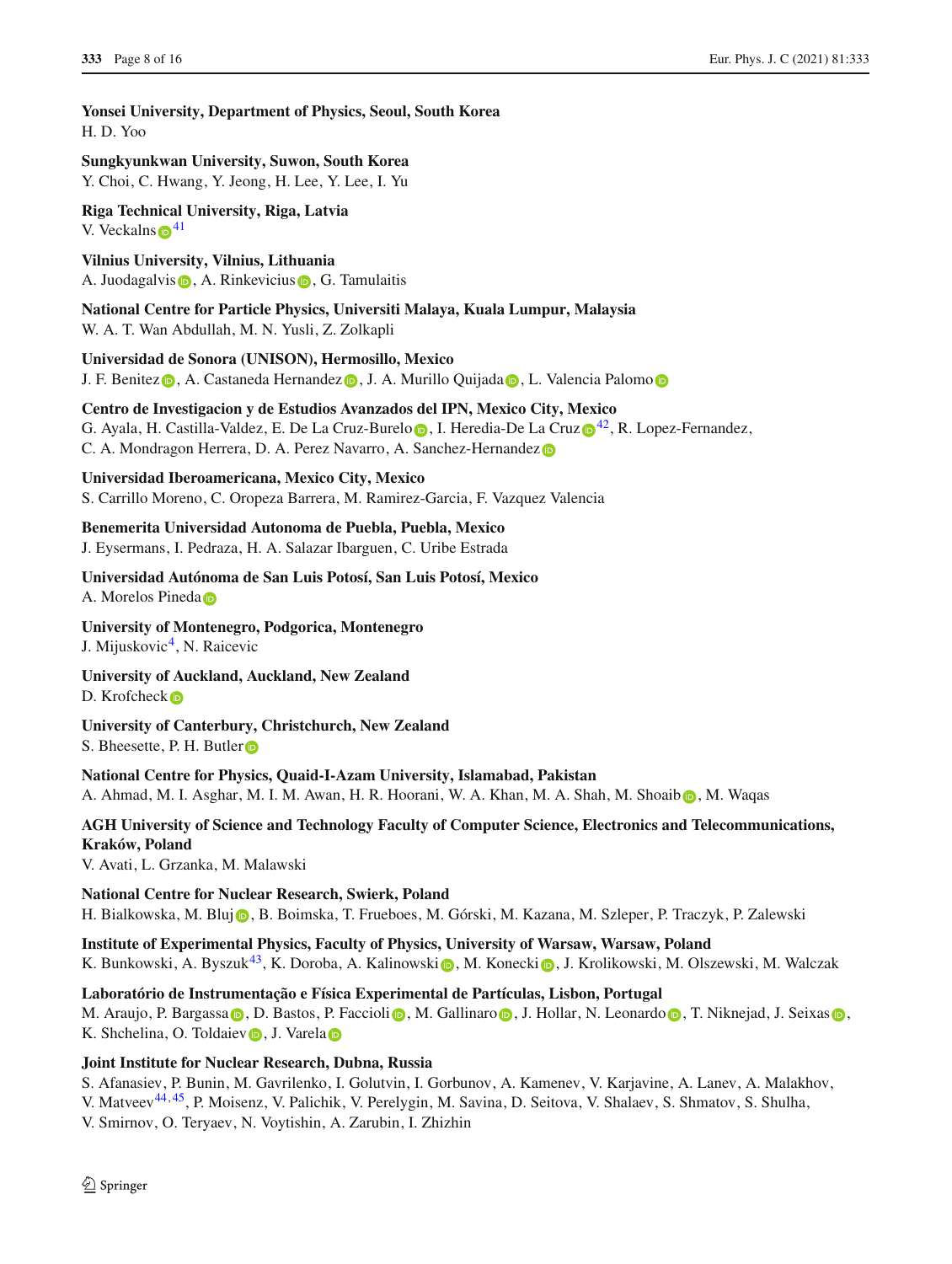# **Petersburg Nuclear Physics Institute, Gatchina (St. Petersburg), Russia**

G. Gavrilov, V. Golovtcov, Y. Ivanov, V. Kim[46,](#page-14-37) E. Kuznetsov[a47,](#page-14-38) V. Murzin, V. Oreshkin, I. Smirnov, D. Sosnov, V. Sulimov, L. Uvarov, S. Volkov, A. Vorobyev

#### **Institute for Nuclear Research, Moscow, Russia**

Yu. Andreev **D**[,](http://orcid.org/0000-0001-6495-7619) A. Dermenev, S. Gninenko **D**, N. Golubev, A. Karneyeu, M. Kirsanov, N. Krasnikov, A. Pashenkov, G. Pivovarov  $\bullet$ [,](http://orcid.org/0000-0001-6435-4463) D. Tlisov<sup>†</sup>, A. Toropin

#### **Institute for Theoretical and Experimental Physics named by A.I. Alikhanov of NRC 'Kurchatov Institute', Moscow, Russia**

V. Epshteyn, V. Gavrilov, N. Lychkovskaya, A. Nikitenko<sup>48</sup>, V. Popov, G. Safronov, A. Spiridonov, A. Stepennov, M. Toms, E. Vlaso[v](http://orcid.org/0000-0002-8628-2090) D, A. Zhokin

#### **Moscow Institute of Physics and Technology, Moscow, Russia**

T. Aushev

**National Research Nuclear University 'Moscow Engineering Physics Institute' (MEPhI), Moscow, Russia** R. Chisto[v](http://orcid.org/0000-0001-6839-928X)<sup>[49](#page-14-40)</sup>, M. Danilov  $\bullet^{50}$ , P. Parygin, D. Philippov, S. Polikarpov  $\bullet^{49}$ 

#### **P.N. Lebedev Physical Institute, Moscow, Russia**

V. Andreev, M. Azarkin, I. Dremin, M. Kirakosyan, A. Terkulov

#### **Skobeltsyn Institute of Nuclear Physics, Lomonosov Moscow State University, Moscow, Russia**

A. Belyaev[,](http://orcid.org/0000-0002-4462-3192) E. Boos  $\bullet$ , V. Bu[n](http://orcid.org/0000-0002-8577-6531)ichev, M. Dubinin  $\bullet$  <sup>51</sup>, L. Dudko  $\bullet$ , A. Ershov, A. Gribushin, V. Klyukhin  $\bullet$ , O. Kodolova, I. Lokhtin **D**[,](http://orcid.org/0000-0002-4457-8678) S. Obraztsov, M. Perfilov, V. Savrin

**Novosibirsk State University (NSU), Novosibirsk, Russia** V. Blinov<sup>[52](#page-14-43)</sup>, T. Dimova<sup>52</sup>, L. Kardapoltsev<sup>52</sup>, I. Ovtin<sup>52</sup>, Y. Skovpen  $\bullet$ <sup>52</sup>

**Institute for High Energy Physics of National Research Centre 'Kurchatov Institute', Protvino, Russia** I. Azhgirey **D**[,](http://orcid.org/0000-0001-5493-1773) I. Bayshev, V. Kachanov, A. Kalinin, D. Konstantinov, V. Petrov, R. Ryutin, A. Sobol, S. Troshin **D**,

N. Tyurin, A. Uzunian, A. Volkov

**National Research Tomsk Polytechnic University, Tomsk, Russia** A. Babaev, A. Iuzhakov, V. Okhotnikov, L. Sukhikh

#### **Tomsk State University, Tomsk, Russia**

V. Borchsh[,](http://orcid.org/0000-0002-1844-5433) V. Ivanchenko **D**, E. Tcherniaev

**University of Belgrade: Faculty of Physics and VINCA Institute of Nuclear Sciences, Belgrade, Serbia** P. Adzic<sup>53</sup>[,](http://orcid.org/0000-0002-8407-3236) P. Cirkovic **D**, M. Dordevic **D**, P. Milenovic, J. Milosevic **D** 

#### **Centro de Investigaciones Energéticas Medioambientales y Tecnológicas (CIEMAT), Madrid, Spain**

M. Aguilar-Benitez[,](http://orcid.org/0000-0003-0914-7474) J. Alc[a](http://orcid.org/0000-0001-8057-9152)raz Maestre , A. Álvarez Fernández, I. Bachiller, M. Barrio Luna, Cristina F. Bedoya  $\odot$ ,

J. A. Br[o](http://orcid.org/0000-0002-3656-0259)chero Cifuentes **(b**[,](http://orcid.org/0000-0002-6076-4083) C. A. Carrillo Montoya, M. Cepeda **(b**), M. Cerrada, N. Colino **(b**), B. De La Cruz,

A. Delgado Peri[s](http://orcid.org/0000-0002-8511-7958) **(b**[,](http://orcid.org/0000-0002-4532-6464) J. P. Fernández Ramos **(b**, J. Flix **(b**, M. C. Fouz, A. García Alonso, O. Gonzalez Lopez **(b**,

S. Goy Lope[z](http://orcid.org/0000-0001-6436-7547), J. M. Hernandez **(b)**, M. I. Josa, J. León Holgado, D. Moran, Á. Navarro Tobar,

A. Pérez-Calero Yzquierdo **D**[,](http://orcid.org/0000-0001-9676-6059) J. Puerta Pelayo **D**, I. Redondo **D**, L. Romero, S. Sánchez Navas, M. S. Soares **D**, A. Triossi **D**[,](http://orcid.org/0000-0001-5140-9154) L. Urda Gómez, C. Willmott

#### **Universidad Autónoma de Madrid, Madrid, Spain**

C. Albajar, J. F. de Trocóniz, R. Reyes-Almanza

#### **Universidad de Oviedo, Instituto Universitario de Ciencias y Tecnologías Espaciales de Asturias (ICTEA), Oviedo, Spain**

B. Alvarez Gonzalez[,](http://orcid.org/0000-0002-8087-3199) J. Cueva[s](http://orcid.org/0000-0001-7191-1125) **(b**, C. Erice, J. Fernandez Menendez **(b**, S. Folgueras **(b**, I. Gonzalez Caballero **(b**), E. Palencia Cortezon **(b**[,](http://orcid.org/0000-0002-9991-195X) C. Ramón Álvarez, J. Ripoll Sau, V. Rodríguez Bouza **(b**, S. Sanchez Cruz **(b**), A. Trapote

#### **Instituto de Física de Cantabria (IFCA), CSIC-Universidad de Cantabria, Santander, Spain**

I. J. Cabrillo[,](http://orcid.org/0000-0003-2566-7496) A. Calderon **(b**, B. Chazin Quero, J. Duarte Campderro[s](http://orcid.org/0000-0003-0687-5214) **(b**, M. Fernandez **(b**, P. J. Fernández Manteca **(b**),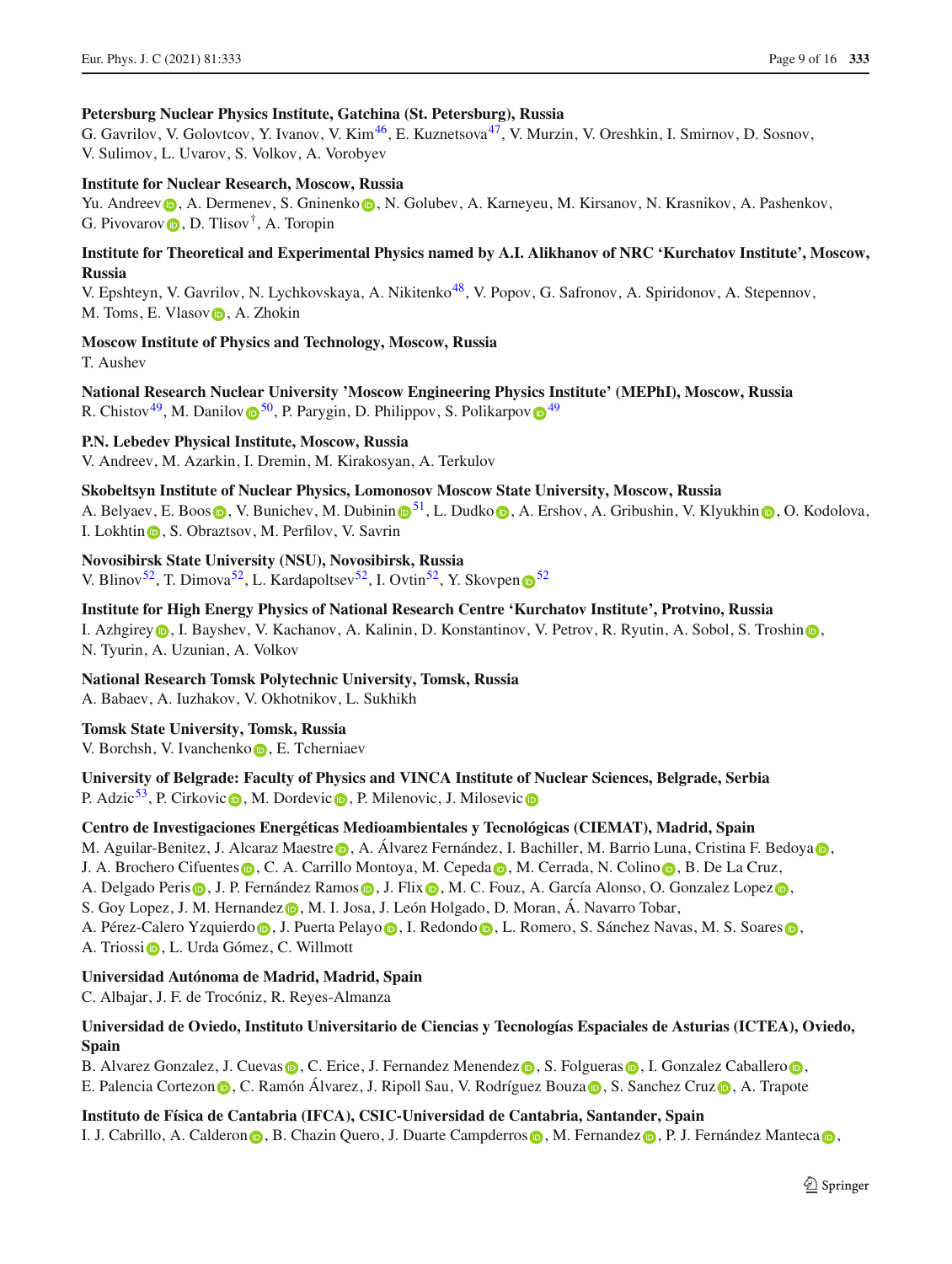G. Gomez[,](http://orcid.org/0000-0002-9157-1700) C. Martinez Rivero, P. Martinez Ruiz del Arbol **D.** F. Matorras **D.** J. Piedra Gomez **D**. C. Prieels, F. Ricci-Tam  $\circledcirc$ [,](http://orcid.org/0000-0002-4974-8330) T. Rodrigo  $\circledcirc$ , A. Ruiz-Jimeno  $\circledcirc$ , L. Scodellaro  $\circledcirc$ , I. Vila, J. M. Vizan Garcia  $\circledcirc$ 

#### **University of Colombo, Colombo, Sri Lanka**

M. K. Jayananda, B. Kailasapathy<sup>54</sup>, D. U. J. Sonnadara, DDC Wickramarathna

**University of Ruhuna, Department of Physics, Matara, Sri Lanka** W. G. D. Dharmaratna **D**[,](http://orcid.org/0000-0002-6366-837X) K. Liyanage, N. Perera, N. Wickramage

#### **CERN, European Organization for Nuclear Research, Geneva, Switzerland**

T. K. Aarrestad, D. Abbaneo, B. Akgun, E. Auffray, G. Auzinger, J. Baechler, P. Baillon, A. H. Ball, D. Barney, J. Bendavid[,](http://orcid.org/0000-0002-5360-1454) N. Beni, M. Bianco **(b)**, A. Bocci, P. Bortignon **(b)**, E. Bossini, E. Brondolin, T. Camporesi, G. Cerminara, L. Cristella **D**[,](http://orcid.org/0000-0002-9228-5271) D. [d](http://orcid.org/0000-0001-5854-7699)'Enterria **D**, A. Dabrowski, N. Daci, V. Daponte, A. David **D**, A. De Roeck **D**, M. Deile, R. Di Maria [,](http://orcid.org/0000-0002-0186-3639) M. Dobson, M. Dünse[r](http://orcid.org/0000-0002-8502-2297)  $\circledcirc$ , N. Dupont, A. Elliott-Peisert, N. Emriskov[a](http://orcid.org/0000-0002-2926-2691), F. Fallavollita<sup>55</sup>, D. Fasanella  $\circledcirc$ , S. F[i](http://orcid.org/0000-0003-3273-9419)orendi **(b**[,](http://orcid.org/0000-0002-2801-520X) A. Florent **b**, G. Franzoni **b**, J. Fulcher **b**, W. Funk, S. Giani, D. Gigi, K. Gill, F. Glege, L. Gouskos, M. Guilbaud, D. Gulhan, M. Harank[o](http://orcid.org/0000-0002-9376-9235) **(b. J.** Hegeman **b.** Y. Iiyama **b.** V. Innocente[,](http://orcid.org/0000-0001-7339-4272) T. James, P. Janot **b**. J. Kaspar, J. Kieseler **(b**[,](http://orcid.org/0000-0002-0113-7389) M. Komm **b**, N. Kratochwil, C. Lange **b**, P. Lecoq **b**, K. Long, C. Lourenço **b**, L. Malgeri **o**, M. Mannelli, A. Massironi **(b**[,](http://orcid.org/0000-0002-9514-0799) F. Meijers, S. Mersi **(b**, E. Meschi **p**), F. Moortgat **p**, M. Mulders **p**, J. Ngadiuba, J. Niedziela **p**, S. Orfanelli[,](http://orcid.org/0000-0001-5328-448X) L. Orsini, F. Pantaleo <sup>18</sup>, L. Pape, E. Perez, M. Peruzzi, A. Petrilli, G. Petrucciani **D**, A. Pfeiffer **D**, M. P[i](http://orcid.org/0000-0003-1939-4268)erini **D**[,](http://orcid.org/0000-0003-3879-5622) D. Rabady **D**, A. Racz, M. Rieger **D**, M. Rovere, H. Sakulin, J. Salfeld-Nebgen **D**, S. Scarfi, C. Schäfer, C. Schwick[,](http://orcid.org/0000-0003-4420-5510) M. Selvaggi, A. Sharma, P. Silva  $\circledcirc$ , W. Snoeys  $\circledcirc$ , P. Sphicas  $\circledcirc$ <sup>56</sup>, J. Steggemann  $\circledcirc$ , S. Summers, V. R. Tav[o](http://orcid.org/0000-0003-2518-7521)laro **(b**[,](http://orcid.org/0000-0003-1507-1365) D. Treille, A. Tsirou, G. P. Van Onsem **(b**, A. Vartak **(b**), M. Verzetti, K. A. Wozniak, W. D. Zeuner

#### **Paul Scherrer Institut, Villigen, Switzerland**

L. Caminada  $\bullet$ <sup>57</sup>, W. Erdmann, R. Horisberger, Q. Ingram, H. C. Kaestli, D. Kotlinski, U. Langenegger, T. Rohe

# **ETH Zurich - Institute for Particle Physics and Astrophysics (IPA), Zurich, Switzerland**

M. Backhaus **D**[,](http://orcid.org/0000-0002-4549-2569) P. Berger, A. Calandri, N. Chernyavskaya, A. De Cosa, G. Dissertori **D**, M. Dittmar, M. Donegà, C. Dorfer[,](http://orcid.org/0000-0002-7584-5038) T. Gadek, T. A. Gómez Espinosa **([b](http://orcid.org/0000-0002-6182-3380)**, C. Grab **[b**, D. Hits, W. Lustermann, A.-M. Lyon, R. A. Manzoni **[b**, M. T. Meinhard[,](http://orcid.org/0000-0003-1777-7855) F. Micheli, F. Nessi-Tedaldi, F. Pauss, V. Perovic, G. Perrin, L. Perrozzi, S. Pigazzini (D, M. G. Ratti (D, M. Reichmann, C. Reissel, T. Reitenspiess, B. Ristic, D. Ruini, D. A. Sanz Bece[r](http://orcid.org/0000-0002-6508-5776)ra, M. Schönenberger **(b)**, V. Stampf, M. L. Vesterbacka Olsson[,](http://orcid.org/0000-0001-8038-1613) R. Wallny **D**, D. H. Zhu

#### **Universität Zürich, Zurich, Switzerland**

C. Amsler<sup>58</sup>[,](http://orcid.org/0000-0002-0538-1469) C. Botta **D**, D. Brzhechko, M. F. Canell[i](http://orcid.org/0000-0001-6361-2117) **D**, R. Del Burgo, J. K. Heikkilä **D**, M. Huwiler, A. Jofrehei, B. Kilminste[r](http://orcid.org/0000-0002-6657-0407) **O**[,](http://orcid.org/0000-0002-7561-6091) S. Leontsinis **O**, A. Macchiolo, P. Meiring, V. M. Mikuni, U. Molinatti, I. Neutelings, G. Rauco, A. Reimers[,](http://orcid.org/0000-0002-5846-3919) P. Robmann, K. Schwe[i](http://orcid.org/0000-0001-5184-2265)ger **D**, Y. Takahashi **D**, S. Wertz **D** 

## **National Central University, Chung-Li, Taiwan**

C. Adloff<sup>59</sup>, C. M. Kuo, W. Lin, A. Roy, T. Sarkar  $\mathbb{D}^{33}$ , S. S. Yu

#### **National Taiwan University (NTU), Taipei, Taiwan**

L. Ceard[,](http://orcid.org/0000-0002-4260-5118) P. Chang **D**, Y. Chao, K. F. Chen, P. H. Chen, W.-S. Hou **D**, Y.y. Li, R.-S. Lu, E. Paganis, A. Psallidas, A. Steen, E. Yazga[n](http://orcid.org/0000-0001-5732-7950)<sup>D</sup>

#### **Chulalongkorn University, Faculty of Science, Department of Physics, Bangkok, Thailand**

B. Asavapibhop [,](http://orcid.org/0000-0003-1892-7130) C. Asawatangtrakuldee, N. Srimanobhas

#### **Çukurova University, Physics Department, Science and Art Faculty, Adana, Turkey**

F. Boran[,](http://orcid.org/0000-0001-7977-7127) S. Damarseckin<sup>60</sup>, Z. S. Demiroglu **D**, F. Dolek, C. Dozen<sup>61</sup>, I. Dumanoglu<sup>62</sup>, E. Eskut, G. Gokbulut, Y. Guler, E. Gurpinar Guler<sup>63</sup>[,](http://orcid.org/0000-0001-6940-7800) I. Hos<sup>64</sup>, C. Isik, E. E. Kangal<sup>65</sup>, O. Kara, A. Kayis Topaksu, U. Kiminsu **(b)**, G. Onengut, K. Ozdemir<sup>66</sup>[,](http://orcid.org/0000-0002-5962-2221) A. Polatoz, A. E. Simsek, B. Tali<sup>67</sup>, U. G. Tok, S. Turkcapar, I. S. Zorbakir **D**, C. Zorbilmez

**Middle East Technical University, Physics Department, Ankara, Turkey**

B. Isildak<sup>68</sup>, G. Karapi[n](http://orcid.org/0000-0002-8419-1400)ar<sup>69</sup>, K. Ocalan  $\bigcirc^{70}$ , M. Yalvac<sup>71</sup>

# **Bogazici University, Istanbul, Turkey**

I. O. Atakisi, E. Gülme[z](http://orcid.org/0000-0002-6353-518X)  $\odot$ , M. Kaya<sup>72</sup>, O. Kaya<sup>73</sup>, Ö. Özçelik, S. Tekten<sup>74</sup>, E. A. Yetkin  $\odot$ <sup>[75](#page-15-14)</sup>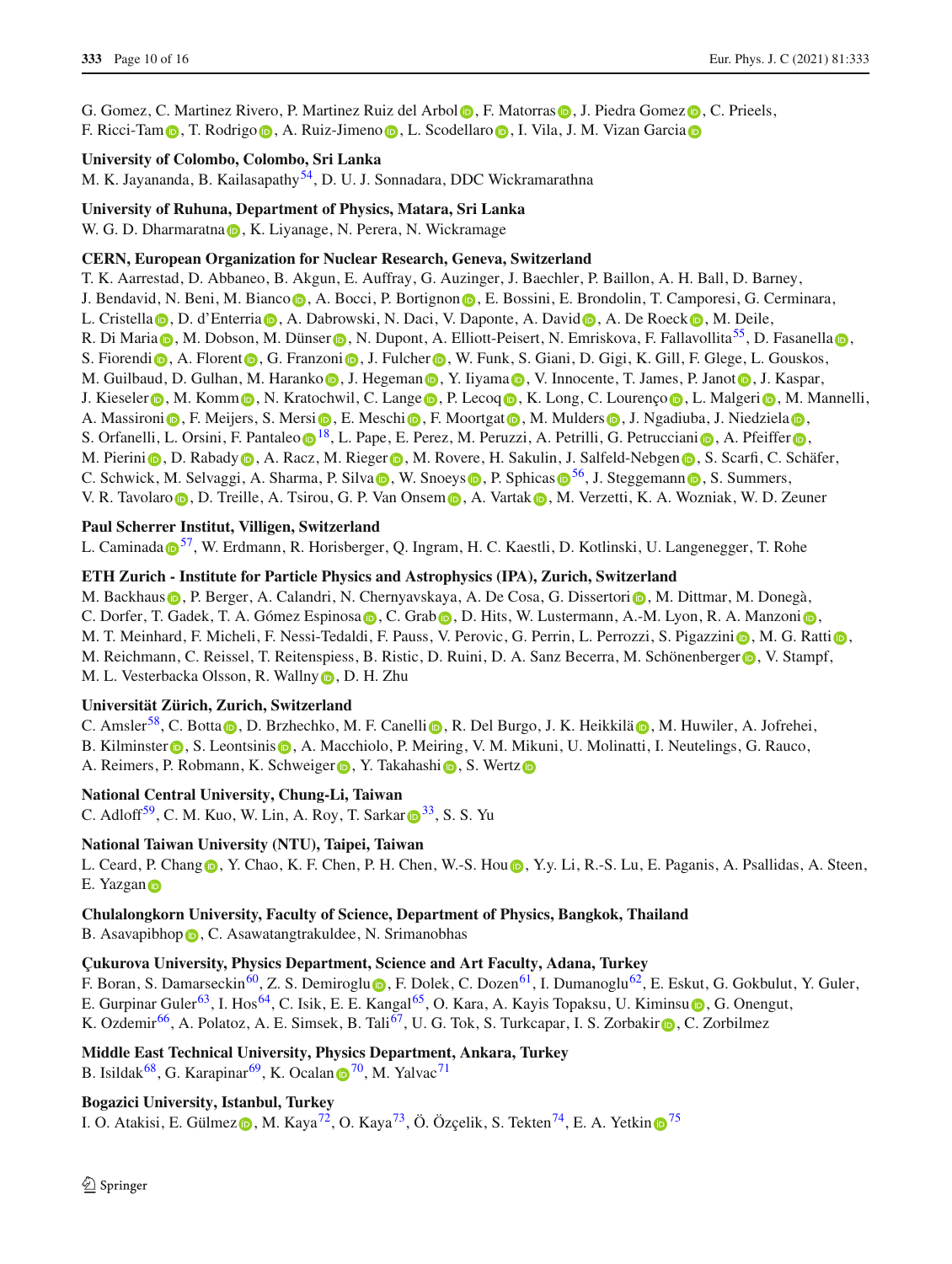#### **Istanbul Technical University, Istanbul, Turkey**

A. Caki[r](http://orcid.org/0000-0002-8627-7689) **D**, K. Ca[n](http://orcid.org/0000-0001-7325-1087)kocak<sup>62</sup>, Y. Komurcu, S. Sen  $\Box$ <sup>[76](#page-15-15)</sup>

# **Istanbul University, Istanbul, Turkey**

F. Aydogmus Sen, S. Cerci<sup>67</sup>, B. Kaynak, S. Ozkorucuklu, D. Sunar Cerci<sup>67</sup>

# **Institute for Scintillation Materials of National Academy of Science of Ukraine, Kharkov, Ukraine** B. Grynyov

### **National Scientific Center, Kharkov Institute of Physics and Technology, Kharkov, Ukraine** L. Levchuk<sub>D</sub>

#### **University of Bristol, Bristol, UK**

E. Bhal[,](http://orcid.org/0000-0002-5371-941X) S. Bolog[n](http://orcid.org/0000-0003-1591-6014)a, J. J. Brooke **D**, E. Clemen[t](http://orcid.org/0000-0003-3412-4004) **D**, D. Cussans, H. Flac[h](http://orcid.org/0000-0001-6576-9740)er **D**, J. Goldstein **D**, G. P. Heath, H. F. Heath **D**, L. Kreczko **[,](http://orcid.org/0000-0003-3225-9861) B. Krikler , S. Paramesvaran, T. Sakuma , S. Seif El Nasr-Storey, V. J. Smith, J. Taylor, A. Titterton** 

#### **Rutherford Appleton Laboratory, Didcot, UK**

K. W. Bell, A. Belyae[v](http://orcid.org/0000-0002-1733-4408)  $\bigcirc^{77}$ [,](http://orcid.org/0000-0001-7555-652X) C. Brew  $\bigcirc$ , R. M. Brown, D. J. A. Cockerill, K. V. Ellis, K. Harder, S. Harper, J. Linacre  $\bigcirc$ , K. Manolopoulos[,](http://orcid.org/0000-0002-9015-9634) D. M. Newbold **(a)**, E. Olaiya, D. Petyt, T. Rei[s](http://orcid.org/0000-0003-3703-6624) **(a)**, T. Schuh, C. H. Shepherd-Themistocleous, A. Thea **D**[,](http://orcid.org/0000-0002-4090-9046) I. R. Tomalin, T. Williams

#### **Imperial College, London, UK**

R. Bainbridge  $\circledcirc$ [,](http://orcid.org/0000-0002-2916-6456) P. Bloch, S. Bonomally, J. Borg  $\circledcirc$ , S. Breeze, O. Buchmuller, A. Bundock  $\circledcirc$ , V. Cepaitis, G. S. Chahal<sup>78</sup>[,](http://orcid.org/0000-0002-6299-8385) D. Colling, P. D[a](http://orcid.org/0000-0001-6497-8081)uncey **(b)**, G. Davies, M. Della Negra **(b)**, G. Fedi **(b)**, G. Hall **(b)**, G. Iles, J. Langford, L. Lyons[,](http://orcid.org/0000-0002-9786-9620) A.-M. Magnan, S. Malik, A. Martelli **(b**, V. Milosevic **b**, J. Nash  $\mathbb{D}^{79}$ , V. Palladino **b**, M. Pesaresi, D. M. Raymond, A. Richards, A. Rose, E. Sco[t](http://orcid.org/0000-0003-0352-6836)t **D**[,](http://orcid.org/0000-0003-4543-864X) C. Seez, A. Shtipliyski, M. Stoye, A. Tapper **D**, K. Uchida, T. Virdee  $\bigcirc$  [18,](#page-14-9) N. Wardle  $\bigcirc$ [,](http://orcid.org/0000-0003-1344-3356) S. N. Webb, D. Winterbottom, A. G. Zecchinelli

#### **Brunel University, Uxbridge, UK**

J. E. Cole **D**[,](http://orcid.org/0000-0002-9235-779X) P. R. Hobso[n](http://orcid.org/0000-0002-5645-5253) **D**, A. Khan, P. Kyberd **D**, C. K. Mackay, I. D. Reid **D**, L. Teodorescu, S. Zahid

#### **Baylor University, Waco, USA**

A. Brinkerhoff **(b)**[,](http://orcid.org/0000-0002-4853-0401) K. Call, B. Caraway, J. Dittmann, K. Hatakeyama, A. R. Kanuganti, C. Madrid, B. McMaster, N. Pastika, S. Sawant, C. Smith, J. Wilson

#### **Catholic University of America, Washington DC, USA**

R. Bartek **D**[,](http://orcid.org/0000-0002-1686-2882) A. Domingue[z](http://orcid.org/0000-0002-7420-5493) **D**, R. Uniyal, A. M. Vargas Hernandez

#### **The University of Alabama, Tuscaloosa, USA**

A. Buccilli **(b**[,](http://orcid.org/0000-0002-6986-9404) O. Charaf, S. I. Cooper, S. V. Gleyzer, C. Henderson **(b**), P. Rumerio, C. West

#### **Boston University, Boston, USA**

A. Akpinar[,](http://orcid.org/0000-0003-2369-9507) A. Alber[t](http://orcid.org/0000-0003-2025-2742) **D**, D. Arcaro, C. Cosby, Z. Demiragli, D. Gastler, J. Rohlf, K. Salyer, D. Sperka, D. Spitzbart **D**, I. Suarez, S. Yuan, D. Zou

#### **Brown University, Providence, USA**

G. Benelli[,](http://orcid.org/0000-0003-1041-7099) B. Burkle **D**, X. Coubez<sup>19</sup>, D. Cutts **D**, Y.t. Duh, M. Hadley, U. Heintz, J. M. Hogan  $\bullet^{80}$ , K. H. M. Kwok, E. Laird, G. Landsber[g](http://orcid.org/0000-0002-4184-9380) **(b**[,](http://orcid.org/0000-0001-9323-2107) K. T. Lau, J. Lee, M. Narain, S. Sagir  $\bigcirc$ <sup>81</sup>, R. Syarif  $\bigcirc$ , E. Usai  $\bigcirc$ , W. Y. Wong, D. Yu, W. Zhang

# **University of California, Davis, Davis, USA**

R. Band[,](http://orcid.org/0000-0002-9552-1006) C. Brainerd **(b)**, R. Breedon, M. Calderon De La Barca Sanchez, M. Chertok, J. Conwa[y](http://orcid.org/0000-0003-2719-5779) **(b)**, R. Conway, P. T. Cox, R. Erbacher, C. Flores, G. Funk, F. Jensen, W. Ko†, O. Kukral, R. Lander, M. Mulhearn, D. Pellett, J. Pilot, M. Shi, D. Taylor  $\bigcirc$  $\bigcirc$  $\bigcirc$ [,](http://orcid.org/0000-0001-9892-5105) K. Tos, M. Tripathi  $\bigcirc$ , Y. Yao, F. Zhang  $\bigcirc$ 

# **University of California, Los Angeles, USA**

M. Bachtis[,](http://orcid.org/0000-0002-9781-4873) R. Cousins **(b)**, A. Dasgupta, D. Hamilton, J. Hauser **(b)**, M. Ignatenko, T. Lam, N. Mccoll, W. A. Nash, S. Regnard  $\text{D}$ [,](http://orcid.org/0000-0003-0658-9146) D. Saltzberg  $\text{D}$ , C. Schnaible, B. Stone, V. Valuev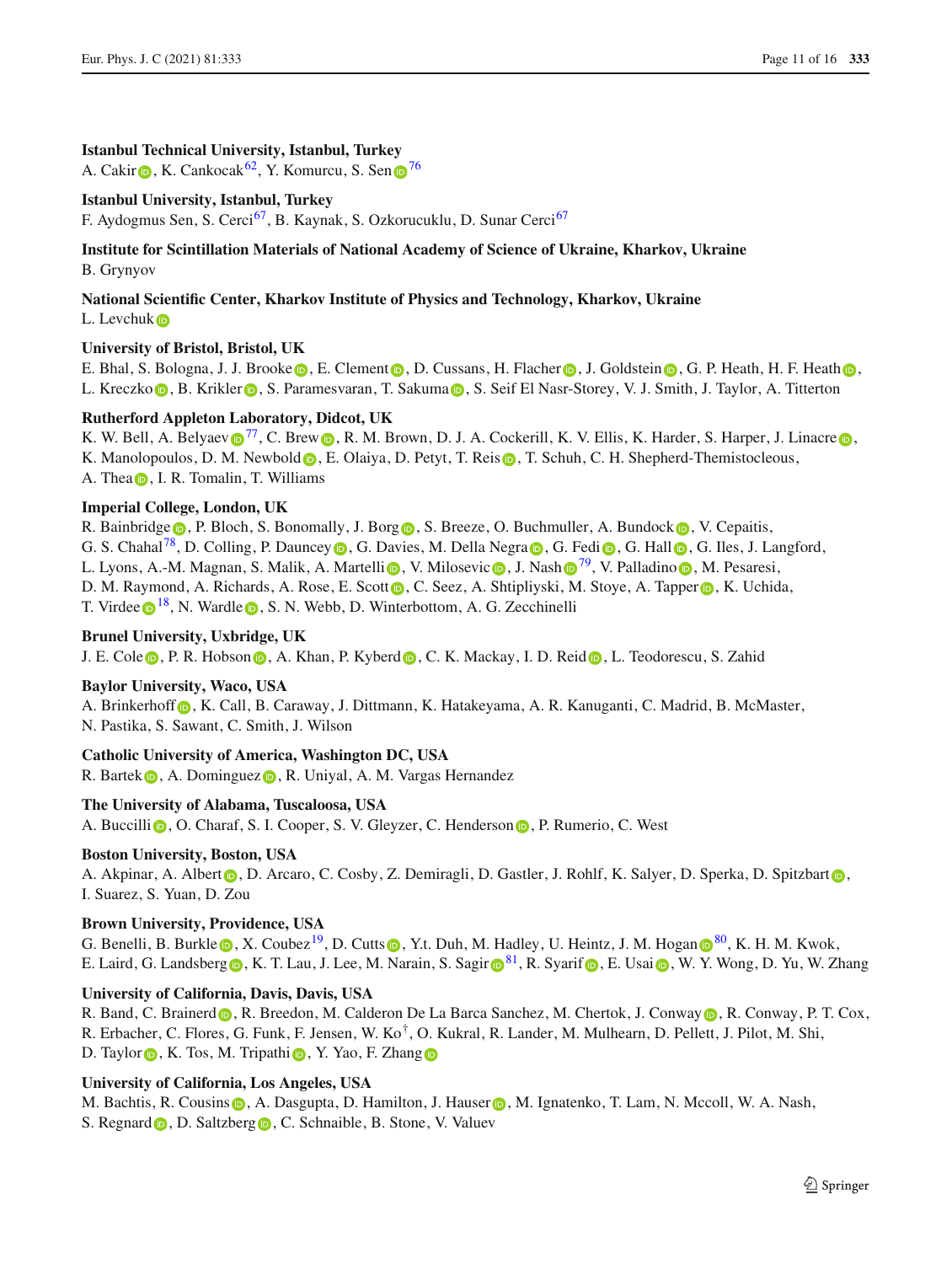# **University of California, Riverside, Riverside, USA**

K. Burt[,](http://orcid.org/0000-0002-2180-7634) Y. Chen, R. Clare  $\circledcirc$ , J. W. Gary  $\circledcirc$ , S. M. A. Ghiasi Shirazi, G. Hanson, G. Karapostoli, O. R. Long  $\circledcirc$ , N. Manganelli, M. Olmedo Negrete, M. I. Paneva, W. Si, S. Wimpenny, Y. Zhang

# **University of California, San Diego, La Jolla, USA**

J. G. Branson[,](http://orcid.org/0000-0002-1386-0232) P. Ch[a](http://orcid.org/0000-0001-8359-3734)ng, S. Ci[t](http://orcid.org/0000-0002-4106-9667)tolin, S. Cooperstein, N. Deelen, J. Duarte **D**, R. Gerosa **D**, D. Gilbert **D**, V. Krutelyov **D**, J. Letts **D**[,](http://orcid.org/0000-0001-5912-6124) M. Masciovecchio, S. May, S. Padhi, M. Pieri **D**, V. Sharma **D**, M. Tade[l](http://orcid.org/0000-0002-6108-4004), F. Würthwein **D**, A. Yagil **D** 

# **Department of Physics, University of California, Santa Barbara, Santa Barbara, USA**

N. Amin[,](http://orcid.org/0000-0002-0250-8655) C. Campagnari, M. Citron, A. Dorsett, V. Dutta, J. Incandela **D**, B. Marsh, H. Mei, A. Ovcharova, H. Qu **D**, M. Quinnan[,](http://orcid.org/0000-0002-1557-4424) J. Richman, U. Sarica D. D. Stuart, S. Wang

# **California Institute of Technology, Pasadena, USA**

D. Anderson, A. Bornhei[m](http://orcid.org/0000-0002-0128-0871) **(b**, O. Cerri, I. Dutta, J. M. Lawhor[n](http://orcid.org/0000-0003-3954-5131) **(b**[,](http://orcid.org/0000-0003-0964-1480) N. Lu **b**, J. Mao, H. B. Newman **(b**, T. Q. Nguyen **b**, J. Pata[,](http://orcid.org/0000-0002-1630-0986) M. Spiropulu  $\bullet$ , J. R. Vlimant  $\bullet$ , S. Xie  $\bullet$ , Z. Zhang  $\bullet$ , R. Y. Zhu  $\bullet$ 

# **Carnegie Mellon University, Pittsburgh, USA**

J. Alison[,](http://orcid.org/0000-0001-5822-3731) M. B. Andrews, T. Ferguson  $\circled{P}$  $\circled{P}$  $\circled{P}$ , T. Mudholkar, M. Paulini  $\circled{P}$ , M. Sun, I. Vorobiev

# **University of Colorado Boulder, Boulder, USA**

J. P. Cumalat[,](http://orcid.org/0000-0003-4888-205X) W. T. Fo[r](http://orcid.org/0000-0001-6875-9177)d  $\circledcirc$ , E. MacDonald, T. Mulholland, R. Patel, A. Perloff  $\circledcirc$ , K. Stenson  $\circledcirc$ , K. A. Ulmer  $\circledcirc$ , S. R. Wagner

# **Cornell University, Ithaca, USA**

J. Alexander[,](http://orcid.org/0000-0003-2807-993X) Y. Cheng, J. Chu, D. J. Cranshaw, A. Datta, A. Frankenthal  $\bigcirc$ , K. Mcdermott  $\bigcirc$ , J. Monro[y](http://orcid.org/0000-0002-7394-4710)  $\bigcirc$ , J. R. Patterso[n](http://orcid.org/0000-0002-3815-3649)  $\circledcirc$ [,](http://orcid.org/0000-0002-7401-2181) D. Quach  $\circledcirc$ , A. Ryd, W. Sun  $\circledcirc$ , S. M. Tan, Z. Tao, J. Thom, P. Wittich  $\circledcirc$ , M. Zientek

# **Fermi National Accelerator Laboratory, Batavia, USA**

S. Abdullin  $\circ$ [,](http://orcid.org/0000-0002-7170-9012) M. Albro[w](http://orcid.org/0000-0001-7329-4925)  $\circ$ , M. Alyari, G. Apollinari, A. Apresyan  $\circ$ , A. Apyan  $\circ$ , S. Banerjee, L. A. T. Bauerdick  $\circ$ , A. Beretvas **(b**[,](http://orcid.org/0000-0003-3548-0262) D. Berry **in**, J. Berryhi[l](http://orcid.org/0000-0002-8124-3033)l **in**, P. C. Bhat, K. Burkett **in**, J. N. Butler, A. Canepa, G. B. Cerati **in**, H. W. K. Cheung **D.** F. Chlebana[,](http://orcid.org/0000-0002-7549-5875) M. Cremonesi, V. D. Elvira **D.** J. Freeman, Z. Gecse, E. Gottschalk **D.** L. Gray, D. Green, S. Grünendahl **(b**[,](http://orcid.org/0000-0001-7912-5612) O. Gutsche **(b**), R. M. Harris **(b**), S. Hasegawa, R. Heller, T. C. Herwig, J. Hirschauer **(b**), B. Jayatilaka **(b**), S. Jindariani[,](http://orcid.org/0000-0003-0027-635X) M. Johnson, U. Joshi, P. Klabbers **(b.**, T. Klijnsma, B. Klima **(b., M. J. Kortelainen (b., S. Lammel (b.**, D. Lincoln **(D**[,](http://orcid.org/0000-0001-8731-160X) R. Lipton, M. Liu, T. Liu, J. Lykken, K. Maeshima, D. Mason, P. McBride **(D**, P. Merkel, S. Mrenna **(D**, S. Nahn[,](http://orcid.org/0000-0003-1653-8553) V. O'Dell, V. Papadimitriou, K. Pedro  $\mathbf{O}$ , C. Pena  $\mathbf{O}^{51}$ , O. Prokofyev, F. Ravera  $\mathbf{O}$ , A. Reinsvold Hall  $\mathbf{O}$ , L. Ristori  $\bigcirc$ [,](http://orcid.org/0000-0003-4563-7702) B. Schneider  $\bigcirc$ , E. Sexton-Kenned[y](http://orcid.org/0000-0001-9171-1980)  $\bigcirc$ , N. Smith, A. Soh[a](http://orcid.org/0000-0002-5968-1192)  $\bigcirc$ , W. J. Spalding  $\bigcirc$ , L. Spiegel, S. Stoynev  $\bigcirc$ , J. S[t](http://orcid.org/0000-0002-7233-8348)rait **(b**[,](http://orcid.org/0000-0002-5074-0539) L. Taylor **ib**, S. Tkaczyk, N. V. Tran, L. Uplegger **ib**, E. W. Vaandering **ib**, H. A. Weber **ib**, A. Woodard

# **University of Florida, Gainesville, USA**

D. Acosta[,](http://orcid.org/0000-0001-8789-610X) P. Avery, D. Bourilkov **(b)**, L. Cadamuro (b), V. Cherepanov, F. Errico, R. D. Field, D. Guerrero, B. M. Joshi, M. Kim[,](http://orcid.org/0000-0002-2475-0055) J. Konigsberg, A. Korytov, K. H. Lo, K. Matchev, N. Menendez, G. Mitselmakher **D**, D. Rosenzweig, K. Shi **D**, J. Wang  $\bigcirc$ [,](http://orcid.org/0000-0003-4457-2513) S. Wang  $\bigcirc$ , X. Zuo

# **Florida State University, Tallahassee, USA**

T. Adams **(b**[,](http://orcid.org/0000-0002-9067-4492) A. Askew, D. Diaz, R. Habibullah **(b**, S. Ha[g](http://orcid.org/0000-0002-0211-6109)opian **(b**, V. Hagopian, K. F. Johnson, R. Khurana, T. Kolberg **(b**), G. Martinez, H. Prosper, C. Schiber, R. Yoha[y](http://orcid.org/0000-0002-0124-9065) **D.** J. Zhang

# **Florida Institute of Technology, Melbourne, USA**

M. M. Baarman[d](http://orcid.org/0000-0002-9792-8619) **(b**[,](http://orcid.org/0000-0003-4578-9319) S. Butalla, T. Elkafrawy <sup>82</sup>, M. Hohlmann **(b**, D. Noonan, M. Rahmani, M. Saunders, F. Yumiceva **(b**)

# **University of Illinois at Chicago (UIC), Chicago, USA**

M. R. Adams, L. Apanasevic[h](http://orcid.org/0000-0002-5685-5871)  $\circled{B}$ [,](http://orcid.org/0000-0001-7169-3420) H. Becerril Go[n](http://orcid.org/0000-0002-8157-1328)zalez, R. Ca[v](http://orcid.org/0000-0002-1250-8931)anaugh  $\circled{B}$ , X. Chen  $\circled{B}$ , S. Dittmer, O. Evdokimov  $\circled{B}$ , C. E. Ge[r](http://orcid.org/0000-0002-8116-9021)ber  $\bigcirc$ [,](http://orcid.org/0000-0001-8035-4818) D. A. Ha[n](http://orcid.org/0000-0003-2530-4265)gal, D. J. Hofman  $\bigcirc$ , C. Mills  $\bigcirc$ , G. Oh, T. Roy, M. B. Tonjes, N. Varelas, J. Viinikainen  $\bigcirc$ , X. Wang, Z. Wu

# **The University of Iowa, Iowa City, USA**

M. Alhusseini[,](http://orcid.org/0000-0001-9053-3182) K. Dilsiz<sup>83</sup>, S. Durgut, R. P. Gandrajula , M. Haytmyradov, V. Khristenko, O. K. Köseyan, J.-P. Merlo, A. Mestvirishvi[l](http://orcid.org/0000-0003-4687-7302)i<sup>84</sup>, A. Moeller, J. Nachtman, H. Ogul <sup>85</sup>, Y. Onel, F. Ozok<sup>86</sup>, A. Penzo, C. Snyder, E. Tiras, J. Wetzel **(a)**,  $K. Yi<sup>87</sup>$  $K. Yi<sup>87</sup>$  $K. Yi<sup>87</sup>$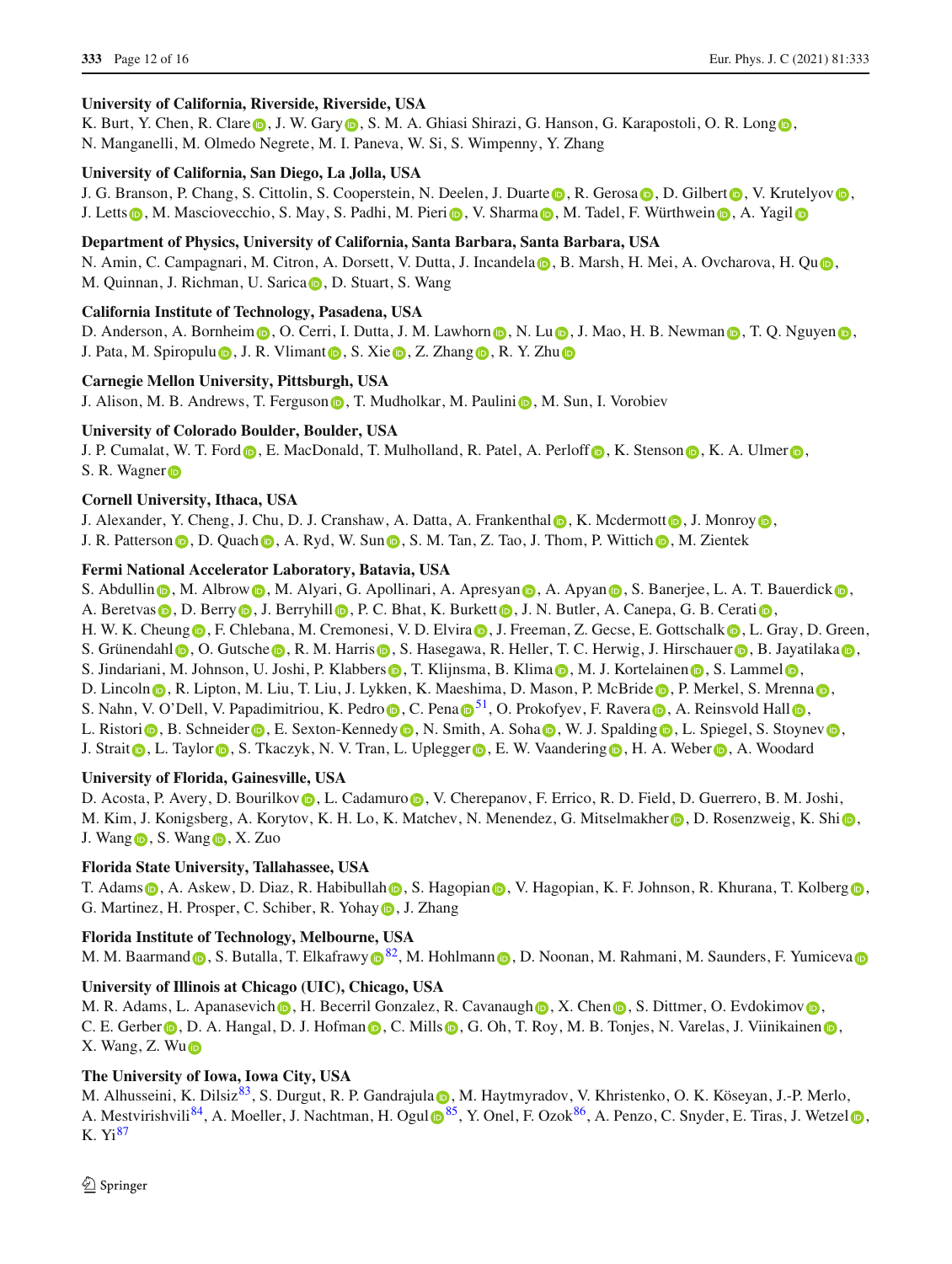#### **Johns Hopkins University, Baltimore, USA**

O. Amram[,](http://orcid.org/0000-0002-0177-5903) B. Blumenfeld **(b)**, L. Corcodilos, M. Eminizer, A. V. Gritsan **(b)**, S. Kyriacou, P. Maksimovic, C. Mantilla **(b)**, J. Roskes **D**[,](http://orcid.org/0000-0001-8761-0490) M. Swartz, T.Á. Vámi **D** 

#### **The University of Kansas, Lawrence, USA**

C. Baldenegro Barrera[,](http://orcid.org/0000-0001-8630-8046) P. Baringer **(b**, A. Bean **[b**, A. Bylinkin **[b**, T. I[s](http://orcid.org/0000-0002-0380-7577)idori, S. Khalil **[b**, J. King, G. Krintiras **[b**, A. Kropivnitskaya[,](http://orcid.org/0000-0003-4002-1888) C. Li[n](http://orcid.org/0000-0002-4166-4503)dsey, N. Minafra , M. Murray, C. Rogan , C. Royon, S. Sanders, E. Schmitz, J. D. Tap[i](http://orcid.org/0000-0002-0098-4279)a Takaki  $\bigcirc$ [,](http://orcid.org/0000-0003-3804-3244) Q. Wa[n](http://orcid.org/0000-0003-0917-4763)g  $\bigcirc$ , J. Williams, G. Wilson  $\bigcirc$ 

#### **Kansas State University, Manhattan, USA**

S. Duric[,](http://orcid.org/0000-0002-9449-0666) A. Ivanov **D**, K. Kaadze, D. Kim, Y. Maravin **D**, T. Mitchell, A. Modak, A. Mohammadi

**Lawrence Livermore National Laboratory, Livermore, USA**

F. Rebassoo, D. Wright

#### **University of Maryland, College Park, USA**

E. Adams, A. Baden, O. Baron, A. Bellon[i](http://orcid.org/0000-0002-1727-656X)  $\circledcirc$ [,](http://orcid.org/0000-0003-4282-2515) S. C. Eno  $\circledcirc$ , Y. Fen[g](http://orcid.org/0000-0001-8683-0301), N. J. Hadley, S. Jabeen, G. Y. Jeng  $\circledcirc$ , R. G. Kellogg, T. Koeth, A. C. Mignerey, S. Nabi[l](http://orcid.org/0000-0003-3550-6151)i, M. Seidel **D**, A. Skuja, S. C. Tonwar, L. Wang, K. Wong

#### **Massachusetts Institute of Technology, Cambridge, USA**

D. Abercrombie[,](http://orcid.org/0000-0002-7409-7904) B. Allen **(b**, R. Bi, S. Brandt, W. Busza **D**, I. A. Cali, Y. Chen **D**, M. D'Alfonso **D**, G. Gomez Ceballos, M. Goncharov[,](http://orcid.org/0000-0002-6923-293X) P. Harris, D. Hsu, M. Hu, M. Klut[e](http://orcid.org/0000-0003-2593-7767), D. Kovalskyi **...** J. Krupa, Y.-J. Lee **...** P. D. Luckey, B. Maier, A. C. Marini **(b**[,](http://orcid.org/0000-0001-5498-8825) C. Mcginn, C. Mironov, S. Narayanan **(b**, X. Niu, C. Paus, D. Rankin, C. Roland, G. Roland, Z. Shi **(b**), G. S. F. Stephan[s](http://orcid.org/0000-0003-3106-4894)  $\circledcirc$  $\circledcirc$  $\circledcirc$ , K. Sumorok, K. Tatar  $\circledcirc$ , D. Velicanu, J. Wang, T. W. Wang, Z. Wang, B. Wyslouch  $\circledcirc$ 

#### **University of Minnesota, Minneapolis, USA**

R. M. Chatterjee[,](http://orcid.org/0000-0003-2840-1087) A. Evans  $\bullet$ , S. Guts<sup>†</sup>, P. Hansen, J. Hiltbrand, Sh. Jain  $\bullet$ , M. Krohn, Y. Kubota, Z. Lesko, J. Mans  $\bullet$ , M. Revering[,](http://orcid.org/0000-0001-8835-8282) R. Rusack, R. Saradhy, N. Schroeder, N. Strobbe  $\odot$ , M. A. Wadud

#### **University of Mississippi, Oxford, USA**

J. G. Acosta, S. Oliveros D

#### **University of Nebraska-Lincoln, Lincoln, USA**

K. Bloo[m](http://orcid.org/0000-0002-4272-8900) **(b**[,](http://orcid.org/0000-0002-2630-5465) S. Chauhan **(b**, D. R. Claes, C. Fangmeier, L. Finco **(b**, F. Gol[f](http://orcid.org/0000-0003-3567-9351) **[b**, J. R. González Fernández, I. Kravchenko **D**[,](http://orcid.org/0000-0003-0068-0395) J. E. Siado, G. R. Snow<sup>†</sup>, B. Stieger, W. Tabb, F. Yan

#### **State University of New York at Buffalo, Buffalo, USA**

G. Agarwal, H. Bandyopadhyay, C. Harr[i](http://orcid.org/0000-0003-1948-5901)ngton[,](http://orcid.org/0000-0002-7450-4805) L. Hay, I. Iashvili (D., A. Kharchilava, C. McLean (D., D. Nguyen, J. Pekkanen[,](http://orcid.org/0000-0002-5449-2560) S. Rappoccio D, B. Roozbahani

#### **Northeastern University, Boston, USA**

G. Alverson  $\circledcirc$  $\circledcirc$  $\circledcirc$  $\circledcirc$  $\circledcirc$ [,](http://orcid.org/0000-0003-3163-2169) E. Barberis, C. Freer, Y. Haddad  $\circledcirc$ , A. Hortiangtham, J. Li, G. Madigan, B. Marzocchi  $\circledcirc$ , D. M. Morse  $\circledcirc$ , V. Nguyen[,](http://orcid.org/0000-0002-2019-6755) T. Orimoto, A. Parker, L. Skinnari **(b)**, A. Tishelman-Charny, T. Wamorkar, B. Wang, A. Wisecarver, D. Wood **(b)** 

#### **Northwestern University, Evanston, USA**

S. Bhattacharya[,](http://orcid.org/0000-0003-0814-3578) J. Bueghly, Z. Chen, A. Gilbert **D**, T. Gunter, K. A. Hahn, N. Odell, M. H. Schmitt **D**, K. Sung, M. Velasco

#### **University of Notre Dame, Notre Dame, USA**

R. Bucci[,](http://orcid.org/0000-0002-9779-3566) N. Dev **(b)**, R. Goldouzian, M. Hildreth, K. Hurtado Anampa **(b)**, C. Jessop, D. J. Karmgard, K. Lannon, N. Loukas **(b**[,](http://orcid.org/0000-0003-0049-6918) N. Mar[i](http://orcid.org/0000-0001-5778-3833)nelli, I. Mcalister, F. Meng, K. Mohrman, Y. Musienko<sup>44</sup>, R. Ruchti, P. Siddireddy, S. Taroni **(b**, M. Wayne[,](http://orcid.org/0000-0002-6997-6330) A. Wightman, M. Wolf  $\bigcirc$ , L. Zygala

#### **The Ohio State University, Columbus, USA**

J. Alimena [,](http://orcid.org/0000-0003-0059-0779) B. Byl[s](http://orcid.org/0000-0001-7366-1318)ma, B. Cardwell, L. S. Durkin, B. Francis, C. Hill **D**, A. Lefeld, B. L. Winer, B. R. Yates

#### **Princeton University, Princeton, USA**

P. Das[,](http://orcid.org/0000-0001-6830-3356) G. Dezoort, P. Elmer **(b)**, B. Greenberg, N. Haubrich, S. Higginbotham, A. Kalogeropoulo[s](http://orcid.org/0000-0003-3444-0314) **(b)**, G. Kopp, S. Kwan, D. Lange[,](http://orcid.org/0000-0003-4702-8820) M. T. Lucchi[n](http://orcid.org/0000-0002-9361-5762)i **(b**, J. Luo, D. Marlow **(b**, K. Mei **(b**, I. Ojalvo, J. Olsen **(b**, C. Palmer, P. Piroué, D. Stickland **(b**), C. Tully<sub>D</sub>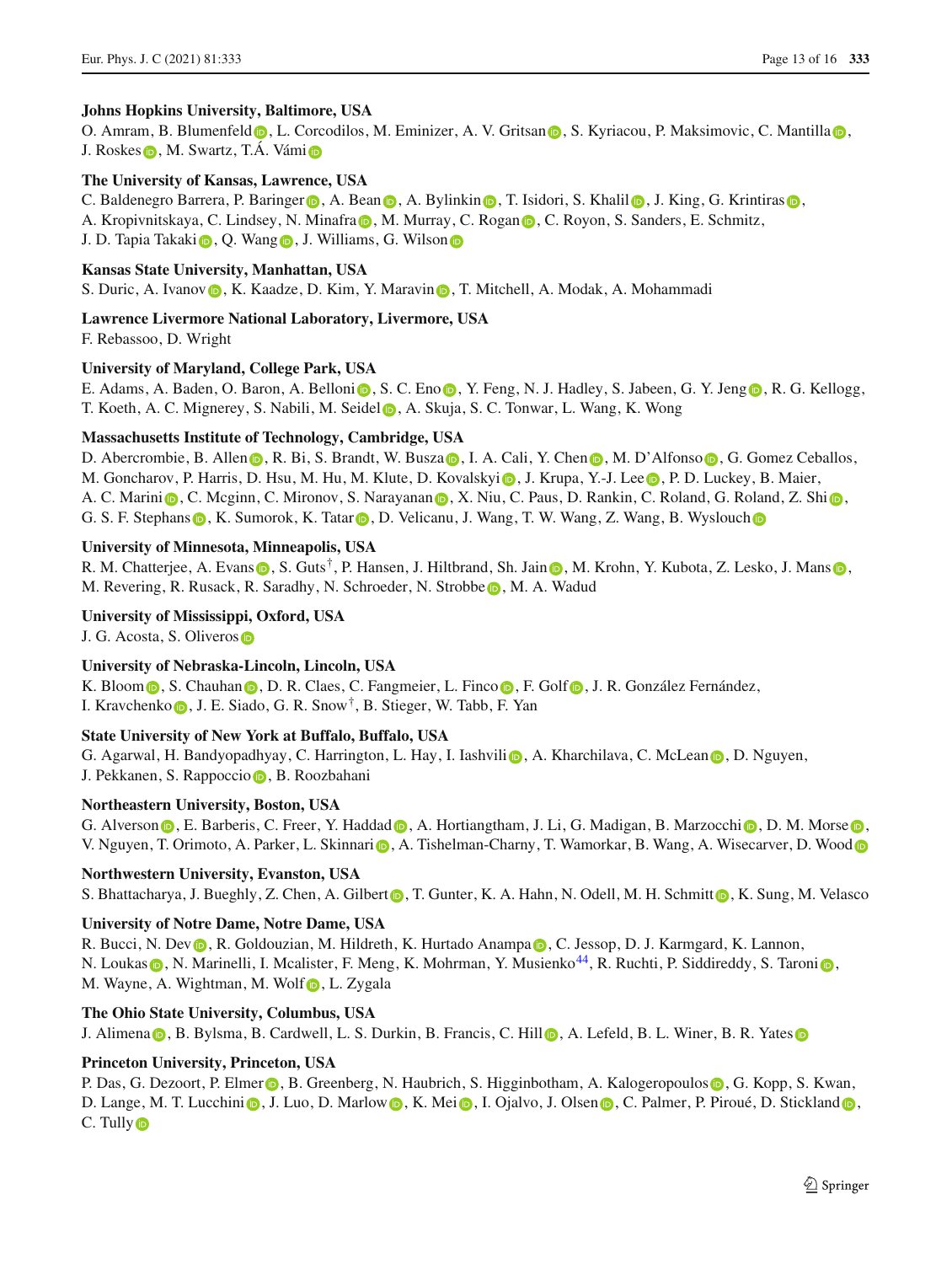# **University of Puerto Rico, Mayaguez, USA**

S. Mali[k](http://orcid.org/0000-0002-6356-2655) **D**, S. Norberg

# **Purdue University, West Lafayette, USA**

V. E. Barnes **D**[,](http://orcid.org/0000-0003-2356-1700) R. Chawla, S. Das, L. Gutay, M. Jones, A. W. Jung **O**, B. Mahakud, G. Negro, N. Neumeister **O**, C. C. Peng[,](http://orcid.org/0000-0002-5223-9342) S. Piperov  $\bigcirc$  $\bigcirc$  $\bigcirc$ , H. Qiu, J. F. Schulte  $\bigcirc$ , M. Stojanovic<sup>15</sup>, N. Trevisani  $\bigcirc$ , F. Wang  $\bigcirc$ , R. Xiao, W. Xie

# **Purdue University Northwest, Hammond, USA**

T. Cheng, J. Dolen, N. Parashar

# **Rice University, Houston, USA**

A. Baty  $\circledcirc$ [,](http://orcid.org/0000-0002-3572-5701) S. Dildick, K. M. Ecklund  $\circledcirc$ , S. Freed, F. J. M. Geurts  $\circledcirc$ , M. Kilpatrick, A. Kumar, W. Li, B. P. Padley  $\circledcirc$ , R. Redjimi[,](http://orcid.org/0000-0002-8102-9002) J. Roberts<sup>†</sup>, J. Rorie, W. Shi **D**, A. G. Stahl Leiton **D** 

# **University of Rochester, Rochester, USA**

A. Bodek **D**[,](http://orcid.org/0000-0003-0409-0341) P. de Barbaro, R. Demina, J. L. Dulemba, C. Fallon, T. Ferbel, M. Galanti, A. Garcia-Bellido, O. Hindrichs, A. Khukhunaishvili, E. Ranken, R. Taus

# **Rutgers, The State University of New Jersey, Piscataway, USA**

B. Chiarito[,](http://orcid.org/0000-0002-2831-463X) J. P. Chou **D**, A. Gandrakota, Y. Gershtein **D**, E. Halkiadakis **D**, A. Hart, M. Heindl **D**, E. Hughes, S. Kaplan, O. Ka[r](http://orcid.org/0000-0002-4995-9285)acheban  $\bigcirc^{22}$ [,](http://orcid.org/0000-0002-8856-7401) I. Laflotte, A. Lath  $\bigcirc$ , R. Montalvo, K. Nash, M. Osherson, S. Salur  $\bigcirc$ , S. Schnetzer, S. Somalwar  $\bigcirc$ , R. Stone, S. A. Thayil, S. Thomas, H. Wang

# **University of Tennessee, Knoxville, USA**

H. Achar[y](http://orcid.org/0000-0003-1252-6213)a, A. G. Delannoy **D**, S. Spanier

# **Texas A&M University, College Station, USA**

O. Bouhali <sup>88</sup>[,](http://orcid.org/0000-0002-0137-136X) M. Dalchenko **D**, A. Delgado, R. Eusebi, J. Gilmore, T. Huang, T. Kamon<sup>89</sup>, H. Kim, S. Luo, S. Malhotra, R. Mueller, D. Overton, L. Perni[è](http://orcid.org/0000-0001-9283-1490)  $\mathbf D$ [,](http://orcid.org/0000-0001-9497-5471) D. Rathjens  $\mathbf D$ , A. Safonov  $\mathbf D$ , J. Sturd[y](http://orcid.org/0000-0002-4484-9431)  $\mathbf D$ 

# **Texas Tech University, Lubbock, USA**

N. Akchurin[,](http://orcid.org/0000-0002-4732-4008) J. Damgov, V. Hegde, S. Kunori, K. Lamichhane, S. W. Lee **D.**, T. Mengke, S. Muthumuni, T. Peltola **D**. S. Undleeb, I. Volobouev, Z. Wang, A. Whitbeck

# **Vanderbilt University, Nashville, USA**

E. Appelt [,](http://orcid.org/0000-0003-3389-4584) S. Greene, A. Gurrola, R. Janjam, W. Johns, C. Maguire, A. Melo, H. Ni, K. Padeken, F. Romeo, P. Sheldon **D**[,](http://orcid.org/0000-0003-1550-5223) S. Tuo, J. Velkovsk[a](http://orcid.org/0000-0003-1423-5241) **D**, M. Verweij **D** 

# **University of Virginia, Charlottesville, USA**

M. W. Arenton[,](http://orcid.org/0000-0003-0304-6330) B. Cox, G. C[u](http://orcid.org/0000-0003-3644-8627)mmings, J. Hakala, R. Hirosky **(b)**, M. Joyce, A. Ledovskoy, A. Li, C. Neu **(b)**, B. Tannenwald **D**[,](http://orcid.org/0000-0002-5570-8095) Y. Wang, E. Wolfe, F. Xia

# **Wayne State University, Detroit, USA**

P. E. Karchin[,](http://orcid.org/0000-0003-4278-3464) N. Poudyal **D**, P. Thapa

# **University of Wisconsin, Madison, Madison, WI, USA**

K. Black[,](http://orcid.org/0000-0003-3043-1090) T. Bose, J. Buchanan, C. Caillol, S. Dasu **(b)**, I. De Bruyn **(b)**, P. Everaerts **(b)**, C. Galloni, H. He, M. Herndon **(b)**,

A. Hervé[,](http://orcid.org/0000-0003-2590-763X) U. Hussain, A. Lanaro, A. Loeliger, R. Loveless, J. Madhusudanan Sreekala **(b**, A. Mallampalli, D. Pinna,

T. Ruggles, A. S[a](http://orcid.org/0000-0003-1287-1471)vin[,](http://orcid.org/0000-0003-3195-0909) V. Shang, V. Sharma , W. H. Smith **D**, D. Teague, S. Trembath-reichert, W. Vetens

# <span id="page-13-0"></span>† **Deceased**

- <span id="page-13-1"></span>1: Also at Vienna University of Technology, Vienna, Austria
- <span id="page-13-2"></span>2: Also at Department of Basic and Applied Sciences, Faculty of Engineering, Arab Academy for Science, Technology and Maritime Transport, Alexandria, Egypt
- <span id="page-13-4"></span><span id="page-13-3"></span>3: Also at Université Libre de Bruxelles, Bruxelles, Belgium
- <span id="page-13-5"></span>4: Also at IRFU, CEA, Université Paris-Saclay, Gif-sur-Yvette, France
- <span id="page-13-6"></span>5: Also at Universidade Estadual de Campinas, Campinas, Brazil
- <span id="page-13-7"></span>6: Also at Federal University of Rio Grande do Sul, Porto Alegre, Brazil
- 7: Also at UFMS, Nova Andradina, Brazil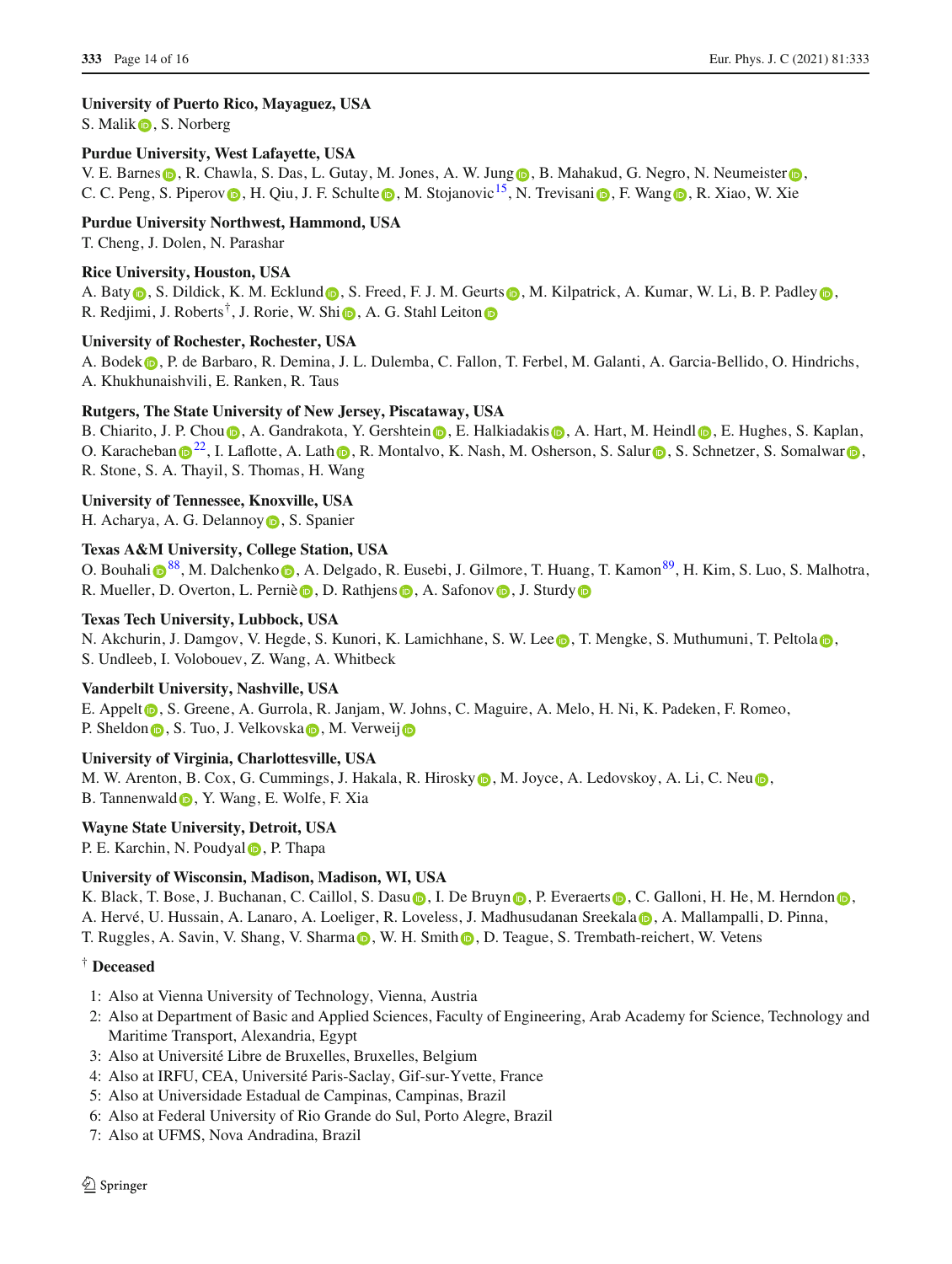- <span id="page-14-1"></span><span id="page-14-0"></span>8: Also at Universidade Federal de Pelotas, Pelotas, Brazil
- <span id="page-14-3"></span><span id="page-14-2"></span>9: Also at University of Chinese Academy of Sciences, Beijing, China
- 10: Also at Institute for Theoretical and Experimental Physics named by A.I. Alikhanov of NRC 'Kurchatov Institute', Moscow, Russia
- <span id="page-14-4"></span>11: Also at Joint Institute for Nuclear Research, Dubna, Russia
- <span id="page-14-5"></span>12: Now at British University in Egypt, Cairo, Egypt
- <span id="page-14-6"></span>13: Now at Cairo University, Cairo, Egypt
- <span id="page-14-7"></span>14: Also at Zewail City of Science and Technology, Zewail, Egypt
- <span id="page-14-8"></span>15: Also at Purdue University, West Lafayette, USA
- <span id="page-14-10"></span><span id="page-14-9"></span>16: Also at Université de Haute Alsace, Mulhouse, France
- 17: Also at Erzincan Binali Yildirim University, Erzincan, Turkey
- <span id="page-14-11"></span>18: Also at CERN, European Organization for Nuclear Research, Geneva, Switzerland
- <span id="page-14-14"></span><span id="page-14-13"></span><span id="page-14-12"></span>19: Also at RWTH Aachen University, III. Physikalisches Institut A, Aachen, Germany
- 20: Also at University of Hamburg, Hamburg, Germany
- 21: Also at Department of Physics, Isfahan University of Technology, Isfahan, Iran
- <span id="page-14-15"></span>22: Also at Brandenburg University of Technology, Cottbus, Germany
- <span id="page-14-16"></span>23: Also at Skobeltsyn Institute of Nuclear Physics, Lomonosov Moscow State University, Moscow, Russia
- <span id="page-14-17"></span>24: Also at Institute of Physics, University of Debrecen, Debrecen, Hungary
- <span id="page-14-18"></span>25: Also at Physics Department, Faculty of Science, Assiut University, Assiut, Egypt
- <span id="page-14-19"></span>26: Also at MTA-ELTE Lendület CMS Particle and Nuclear Physics Group, Eötvös Loránd University, Budapest, Hungary
- <span id="page-14-20"></span>27: Also at Institute of Nuclear Research ATOMKI, Debrecen, Hungary
- 28: Also at IIT Bhubaneswar, Bhubaneswar, India
- <span id="page-14-23"></span><span id="page-14-22"></span><span id="page-14-21"></span>29: Also at Institute of Physics, Bhubaneswar, India
- 30: Also at G.H.G. Khalsa College, Punjab, India
- <span id="page-14-25"></span><span id="page-14-24"></span>31: Also at Shoolini University, Solan, India
- 32: Also at University of Hyderabad, Hyderabad, India
- <span id="page-14-27"></span><span id="page-14-26"></span>33: Also at University of Visva-Bharati, Santiniketan, India
- 34: Also at Indian Institute of Technology (IIT), Mumbai, India
- 35: Also at Deutsches Elektronen-Synchrotron, Hamburg, Germany
- <span id="page-14-30"></span><span id="page-14-29"></span><span id="page-14-28"></span>36: Also at Department of Physics, University of Science and Technology of Mazandaran, Behshahr, Iran
- <span id="page-14-31"></span>37: Now at INFN Sezione di Bari*a*, Università di Bari*b*, Politecnico di Bari*c*, Bari, Italy
- 38: Also at Italian National Agency for New Technologies, Energy and Sustainable Economic Development, Bologna, Italy
- <span id="page-14-32"></span>39: Also at Centro Siciliano di Fisica Nucleare e di Struttura Della Materia, Catania, Italy
- <span id="page-14-33"></span>40: Also at Università di Napoli 'Federico II', Naples, Italy
- <span id="page-14-34"></span>41: Also at Riga Technical University, Riga, Latvia, Riga, Latvia
- <span id="page-14-35"></span>42: Also at Consejo Nacional de Ciencia y Tecnología, Mexico City, Mexico
- <span id="page-14-36"></span>43: Also at Warsaw University of Technology, Institute of Electronic Systems, Warsaw, Poland
- <span id="page-14-37"></span>44: Also at Institute for Nuclear Research, Moscow, Russia
- <span id="page-14-38"></span>45: Now at National Research Nuclear University 'Moscow Engineering Physics Institute' (MEPhI), Moscow, Russia
- <span id="page-14-39"></span>46: Also at St. Petersburg State Polytechnical University, St. Petersburg, Russia
- <span id="page-14-40"></span>47: Also at University of Florida, Gainesville, USA
- <span id="page-14-41"></span>48: Also at Imperial College, London, UK
- <span id="page-14-42"></span>49: Also at P.N. Lebedev Physical Institute, Moscow, Russia
- <span id="page-14-43"></span>50: Also at Moscow Institute of Physics and Technology, Moscow, Russia
- <span id="page-14-44"></span>51: Also at California Institute of Technology, Pasadena, USA
- <span id="page-14-45"></span>52: Also at Budker Institute of Nuclear Physics, Novosibirsk, Russia
- <span id="page-14-46"></span>53: Also at Faculty of Physics, University of Belgrade, Belgrade, Serbia
- 54: Also at Trincomalee Campus, Eastern University, Nilaveli, Sri Lanka
- <span id="page-14-49"></span><span id="page-14-48"></span><span id="page-14-47"></span>55: Also at INFN Sezione di Pavia*a*, Università di Pavia*b*, Pavia, Italy
- 56: Also at National and Kapodistrian University of Athens, Athens, Greece
- <span id="page-14-50"></span>57: Also at Universität Zürich, Zurich, Switzerland
- <span id="page-14-51"></span>58: Also at Stefan Meyer Institute for Subatomic Physics, Vienna, Austria
- 59: Also at Laboratoire d'Annecy-le-Vieux de Physique des Particules, IN2P3-CNRS, Annecy-le-Vieux, France